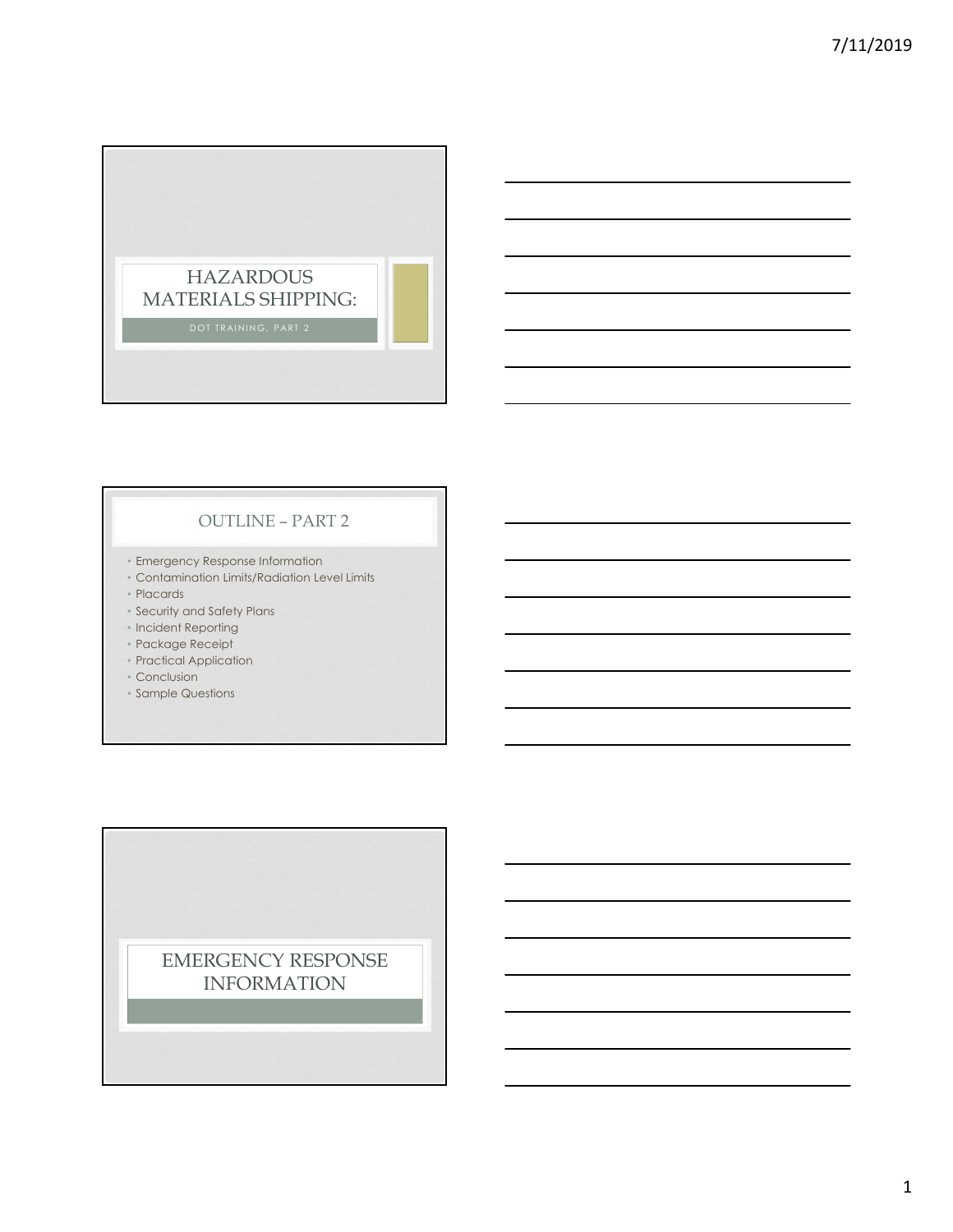#### EMERGENCY RESPONSE INFORMATION (§172.600)

• Must:

- Be printed legibly in English
- Be immediately available/accessible for use at all times the hazardous<br>• material is present (away from the package containing the hazmat)<br>• Include an emergency response phone number that is:
- 
- Monitored at all times and immediately connects a responder to a<br>knowledgeable individual (or has immediate access to a knowledgeable<br>individual)<br>radiometrices, machines, etc., that require a call-back will not meet<br>requir
- 
- 
- May be on the shipping paper or in a supplemental document
- Does not apply to hazardous materials excepted from shipping paper requirements



CONTAMINATION LIMITS RADIATION LEVEL LIMITS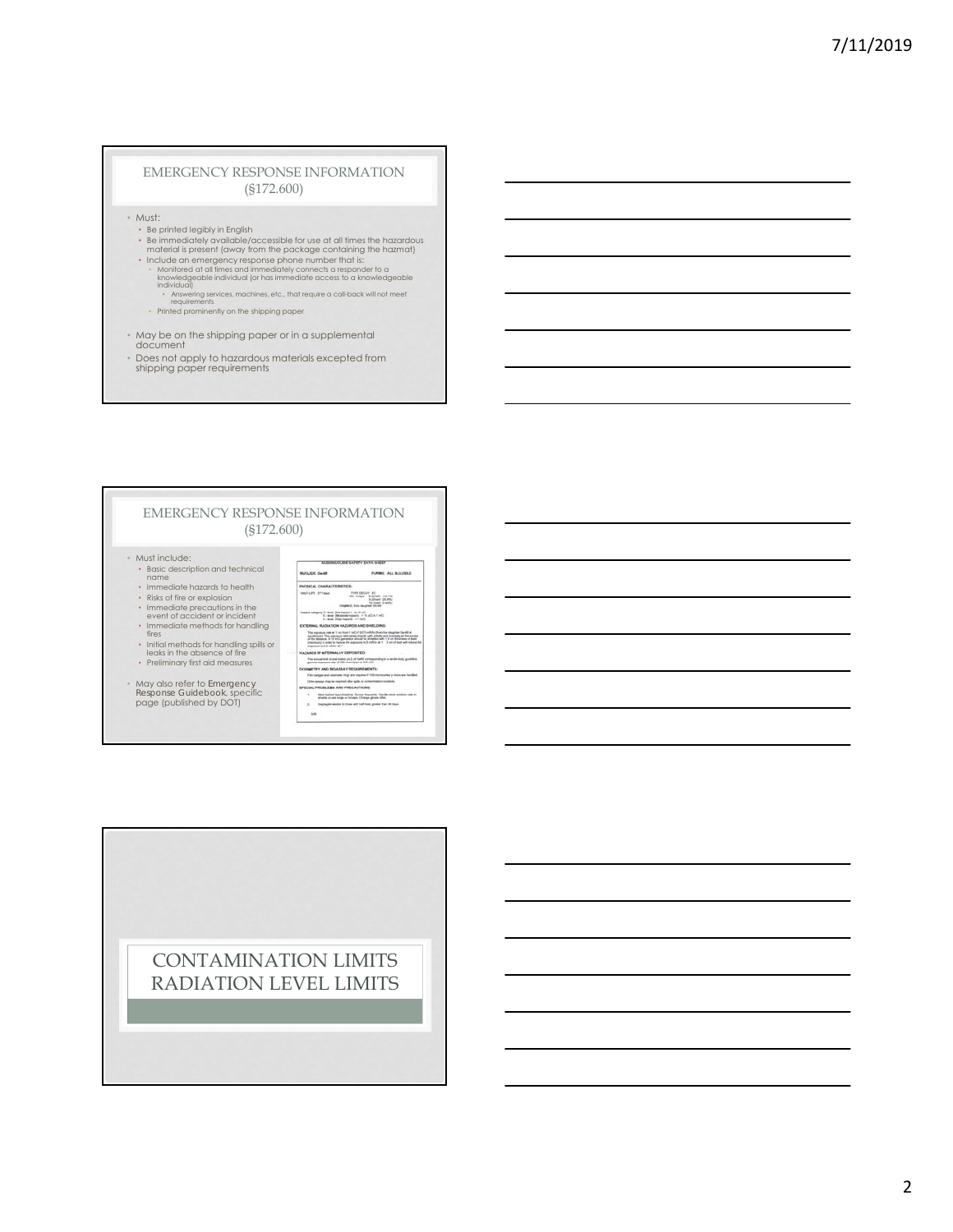| Contaminant                            |                    | Maximum permissible limits |                     |
|----------------------------------------|--------------------|----------------------------|---------------------|
|                                        | Bq/cm <sup>2</sup> | µCi/cm <sup>2</sup>        | dpm/cm <sup>2</sup> |
| Beta, gamma and low<br>toxicity alphas | $\overline{4}$     | $10^{-4}$                  | 240                 |
| All other alphas                       | 0.4                | $10^{-5}$                  | 24                  |
|                                        |                    |                            |                     |
|                                        |                    |                            |                     |
|                                        |                    |                            |                     |



#### NON-FIXED EXTERNAL RADIOACTIVE CONTAMINATION LIMITS (§173.443)

- Must be ALARA and meet maximum permissible limit
- Area wipe of 300 cm2 using moderate pressure
- Measure activity on wipe using appropriate method

 $Activity = \frac{Radioactivity\ detected\ on\ wipe}{Surface\ area\ wiped\ x\ detection\ efficiency\ x\ wipe\ efficiency}$ 

• Actual wipe efficiency may be used OR may assume to be 10%

#### NON-FIXED EXTERNAL RADIOACTIVE CONTAMINATION LIMITS (§173.443)

• Example:

- I-131
- Area wiped = 300 cm<sup>2</sup>
- Assess wipes using pancake GM with an efficiency of 20% with NET result of 100 cpm
- Wipe efficiency of 10%
- Limit for  $I-131 = 240$  dpm/cm<sup>2</sup>

 $dpm = \frac{100 \;cpm}{300 \;cm^2 \chi \;0.2 \;cpm/dpm \; \chi \;0.1} = 16.7 \;dpm/cm^2$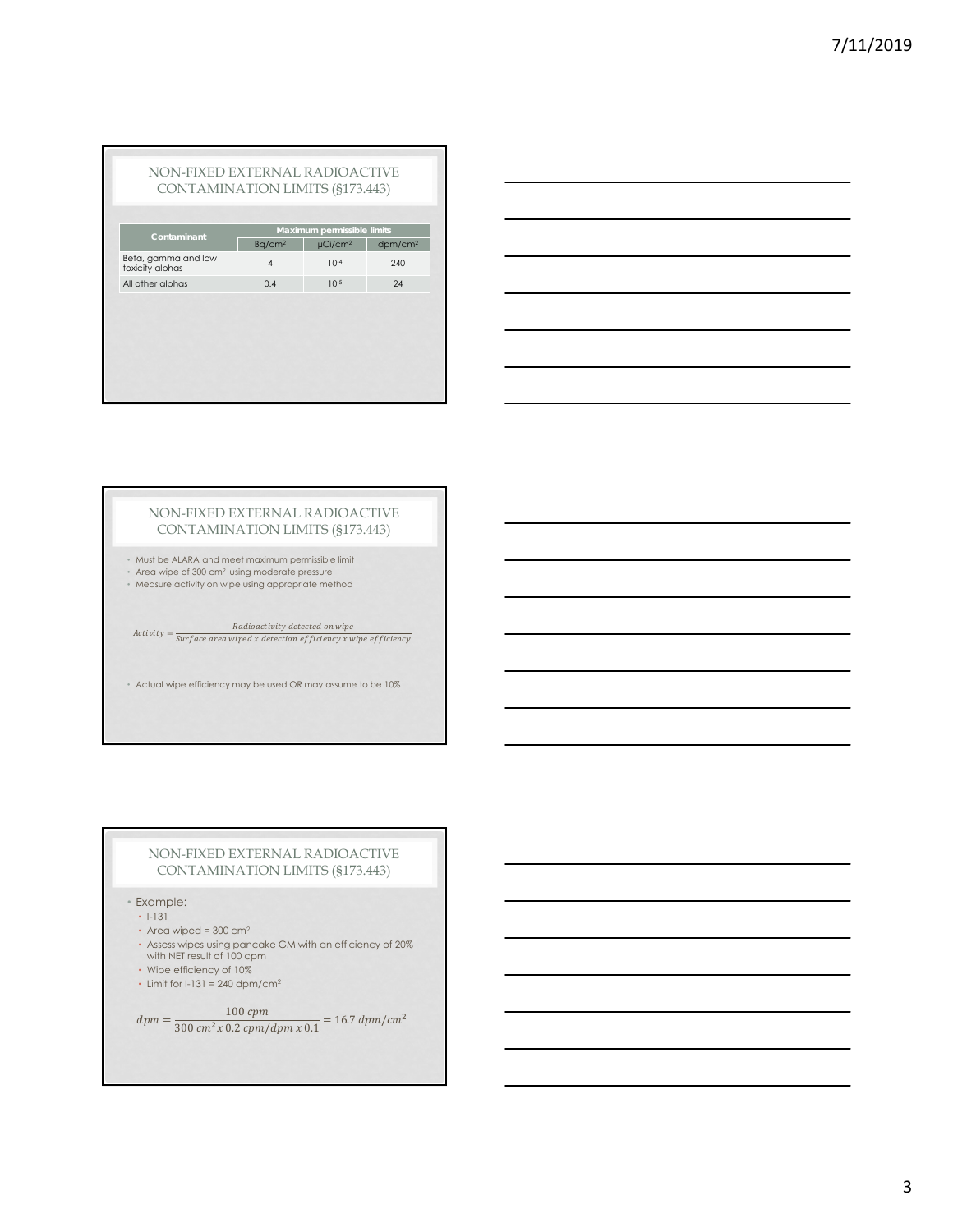#### RADIATION LEVEL LIMITS (§173.441)

23.3 E

- 
- 
- 
- 
- Under normal stipping conditions:<br>
The manning in the control of the control of the control of the control of the control of the control of the control of the control of the control of the control of the control of the
- 
- 
- 
- 
- 
- 



# PLACARDS (§172.504, 507, 516, 556)

#### • Required for:

- Radioactive YELLOW-III
- Unpackaged LSA-I or SCO-I
- Exclusive Use shipment
- Closed Vehicle shipments
- HRCQ

• Must have Commercial Driver's License (California requires Hazardous Materials Endorsement to CDL)

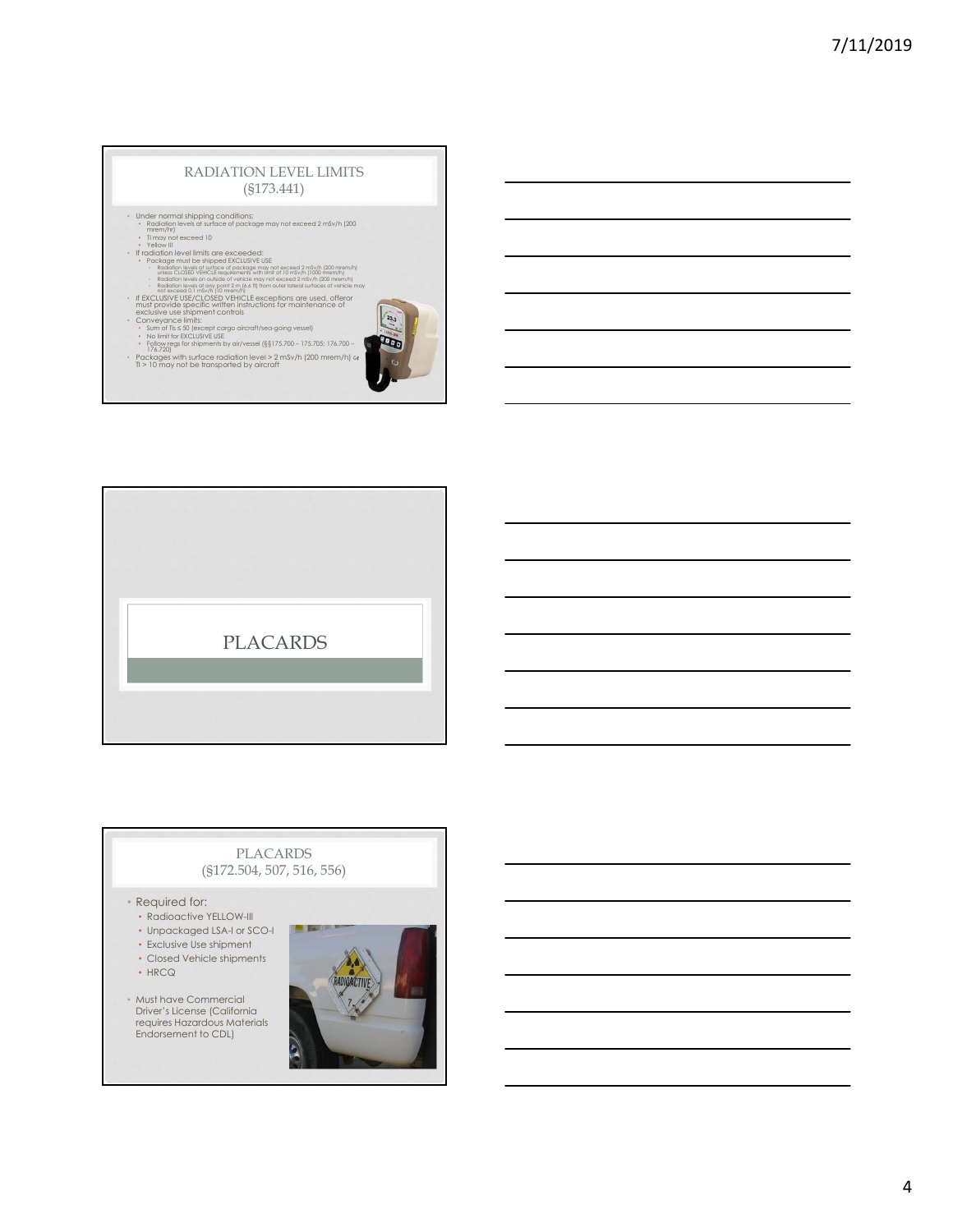# PLACARDS

- Placards must be:
	- Visible from each direction
	- Securely attached/affixed or in a holder
	- Located clear of any other items/devices
	- Located away from any marking that could reduce effectiveness
	- Have writing displayed horizontally reading left to right • Be maintained so format, legibility, color, visibility is not
	- impaired • Affixed to a background of contrasting color or have an outer border which contrasts with background color
	- At least 250 mm (9.84") on each side, etc.



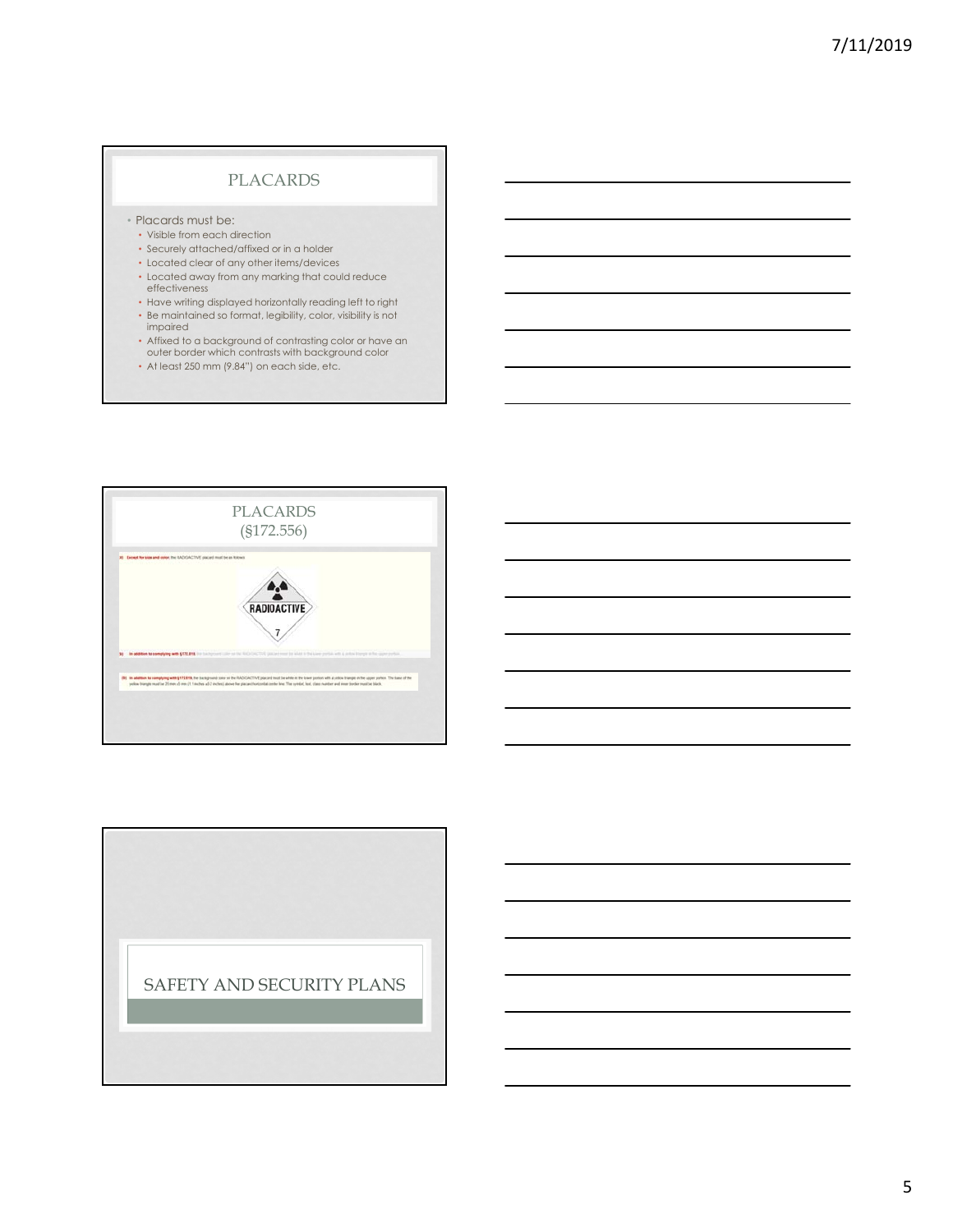#### SAFETY AND SECURITY PLANS (§172.800, 802)

- Each person that offers for transportation or transports HRCQ of radionuclides must develop and adhere to a transportation security plan
- Plan must include:
	-
	- Assessment of security risks<br>• Personnel security measures to confirm information provided by job applicants<br>• Unauthorized access measures to address risk that unauthorized persons may gain<br>• access to materials<br>• E
	-
	- Identification by job tille of the senior management official responsible for<br>of evelopment and implementation of plan<br>• Security duties for each position or department including process of notifying<br>• Praployees when sp
	-
	-

#### SAFETY AND SECURITY PLANS (§172.800, 802)

• The Plan:

- Must be in writing and retained as long as it remains in effect
- Reviewed annually and revised and/or updated as necessary
- Most recent version must be available to employees who implement it consistent with security clearance or background investigation restrictions and a demonstrated need to know
- Re-training of all employees when security plan is updated or revised • Each person who must develop and implement the plan must maintain a<br>copy of it that is accessible at, or through, the principal place of business<br>and must make it available upon request to an authorized official of the<br>D
- A security plan used to satisfy requirements of 10CFR37 may be used to satisfy requirements if all items are addressed

INCIDENT REPORTING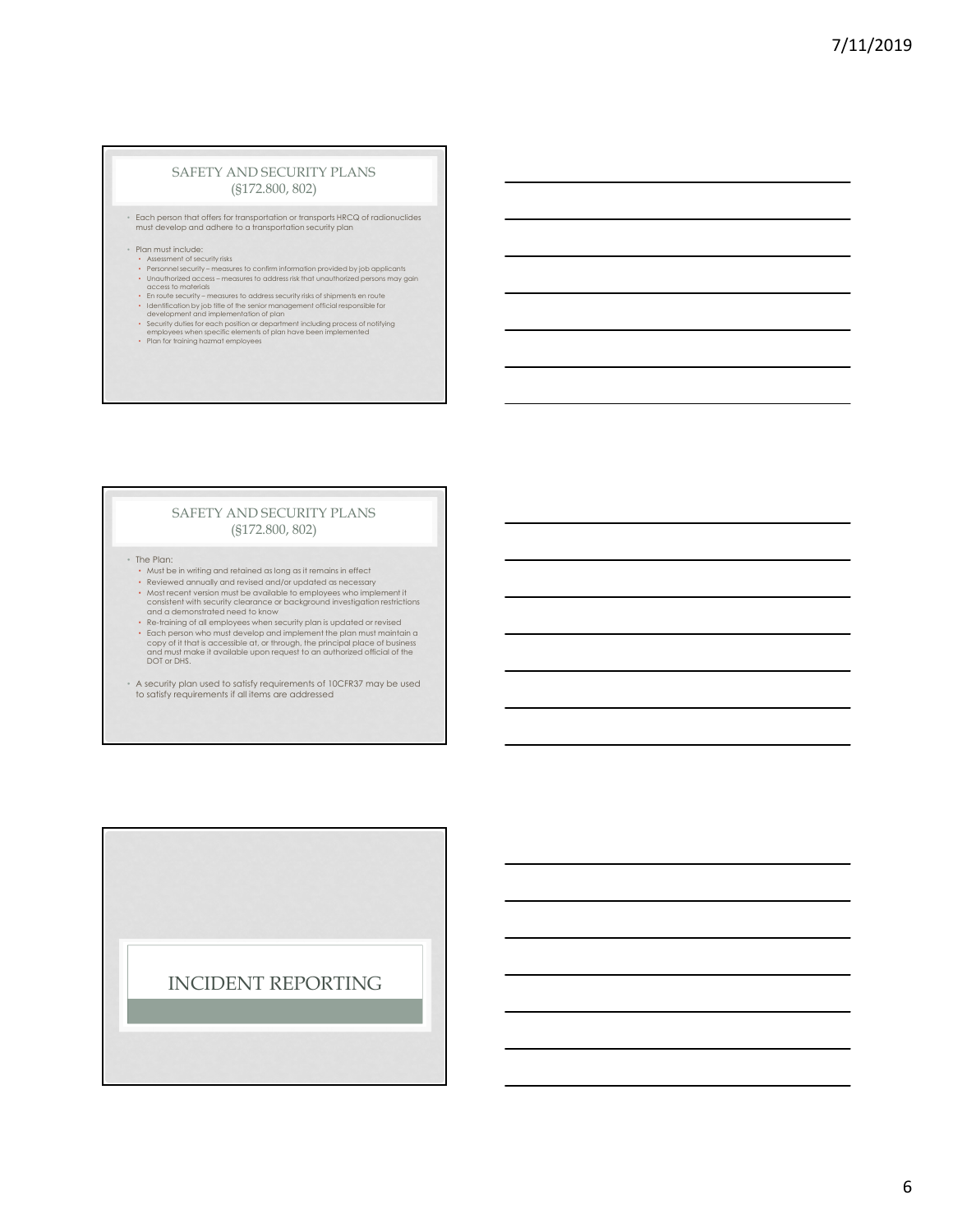## INCIDENT REPORTING (§171.15, 171.16)

• Immediate Notification (phone or on-line)

- 
- National Response Center<br>• ASAP and ≤ 12 hours after event<br>• Event occurs during transportation in commerce (including loading,<br>• unloading, temporary storage)<br>• As a direct result of hazardous material:
- 
- 
- 
- Person is killed<br>• Person receives injury requiring hospitalization<br>• General public is evacuated for one hour or more<br>• Major transportation artery or facility is closed or shut down for one hour or<br>• More<br>• The breakag
- 
- 
- 
- Etc. Infectious material, marine pollutant, event that seems like it should be reported (even if it doesn't meet criteria); fire, etc., during aircraft transport of battery or battery powered device

## INCIDENT REPORTING (§171.15, 171.16)

- -
	-
	-
	-
	-
- Written Report<br>- With Report on DOT Form F 5800.1<br>- Within 30 days<br>- Any of the events requiring immediate notification<br>- Any unintentional release of hazardous material<br>- Specification cargo tank receives damage requiri
- 
- Damage, loss, related cost changes by more than \$25K or 10% of prior total estimate
- Exception to reporting requirements for small quantities of materials, etc., but not for radioactive materials

PACKAGE RECEIPT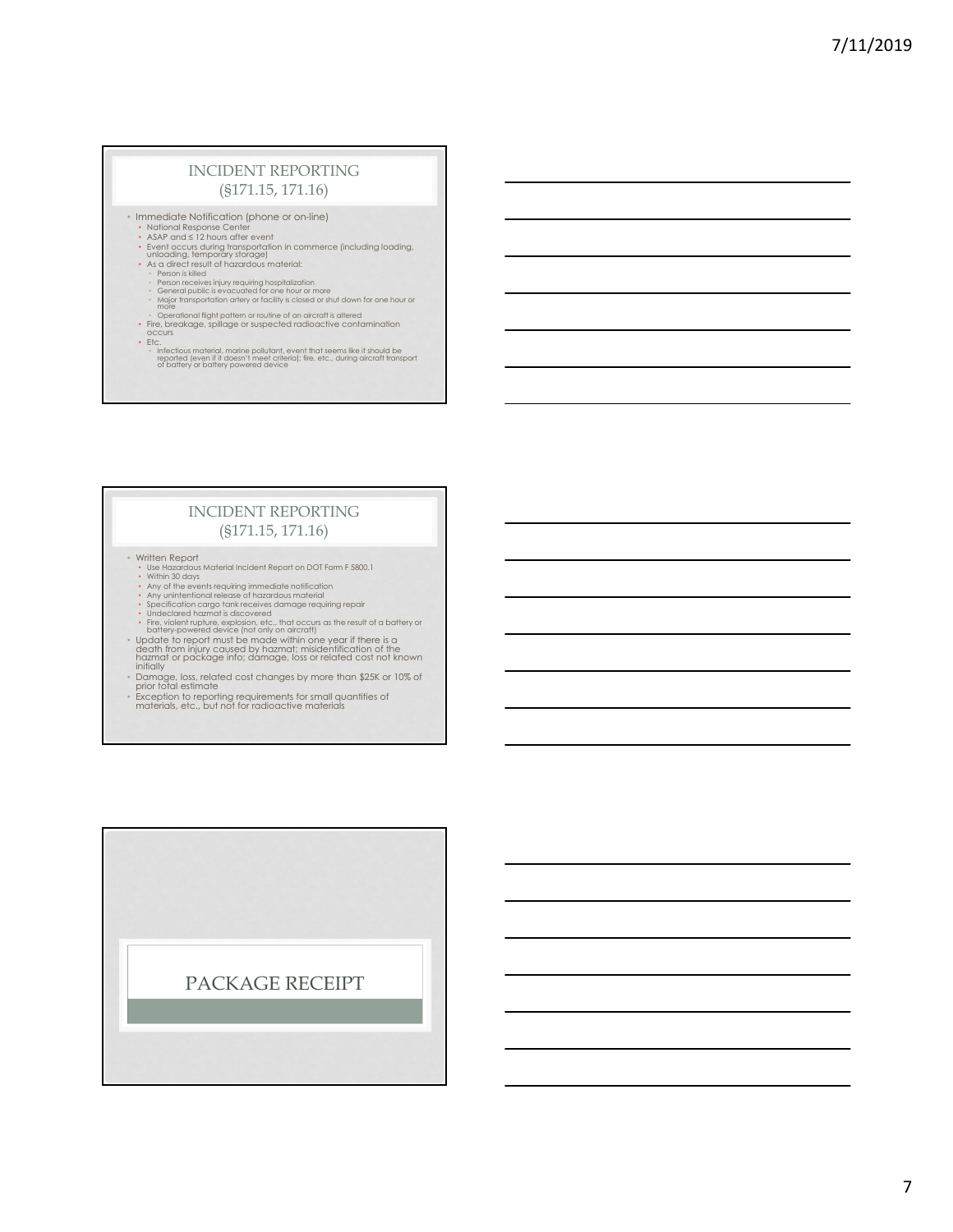#### PACKAGE RECEIPT (10CFR20.1906)

- Not regulated by DOT; regulated by the NRC (10CFR20.1906)
- Contamination monitoring of the external surface of LABELED packages unless only gas or special form
- Must meet DOT contamination limits Radiation level monitoring of labeled packages unless ≤ Type A quantity
- 
- Contamination and radiation level monitoring of all packages if evidence of<br>- Performed ASAP and within 3 hrs after receipt (or 3 hrs of start of business if<br>- Performed ASAP and within 3 hrs after receipt (or 3 hrs of s
- 
- 
- Notification of final carrier and NRC\* if:<br>• Removable surface contamination exceeds DOT contamination limits<br>• External radiation levels exceed DOT radiation level limits (depend upon method of<br>• shipment: e.g., exclusi
- *\*For agreement states, consult State regulations*

### PACKAGE RECEIPT (10CFR20.1906)

• Licensee must:

- 
- Have written procedures for package opening<br>• Ensure procedures are followed<br>• Licensees transfering special form sources in licensee-owned/operated vehicles to<br>• Licensees transfering special form contamination monitori

• Type B quantities • Receive package when delivered or receive notification that package has arrived at carrier's terminal and take possession expeditiously

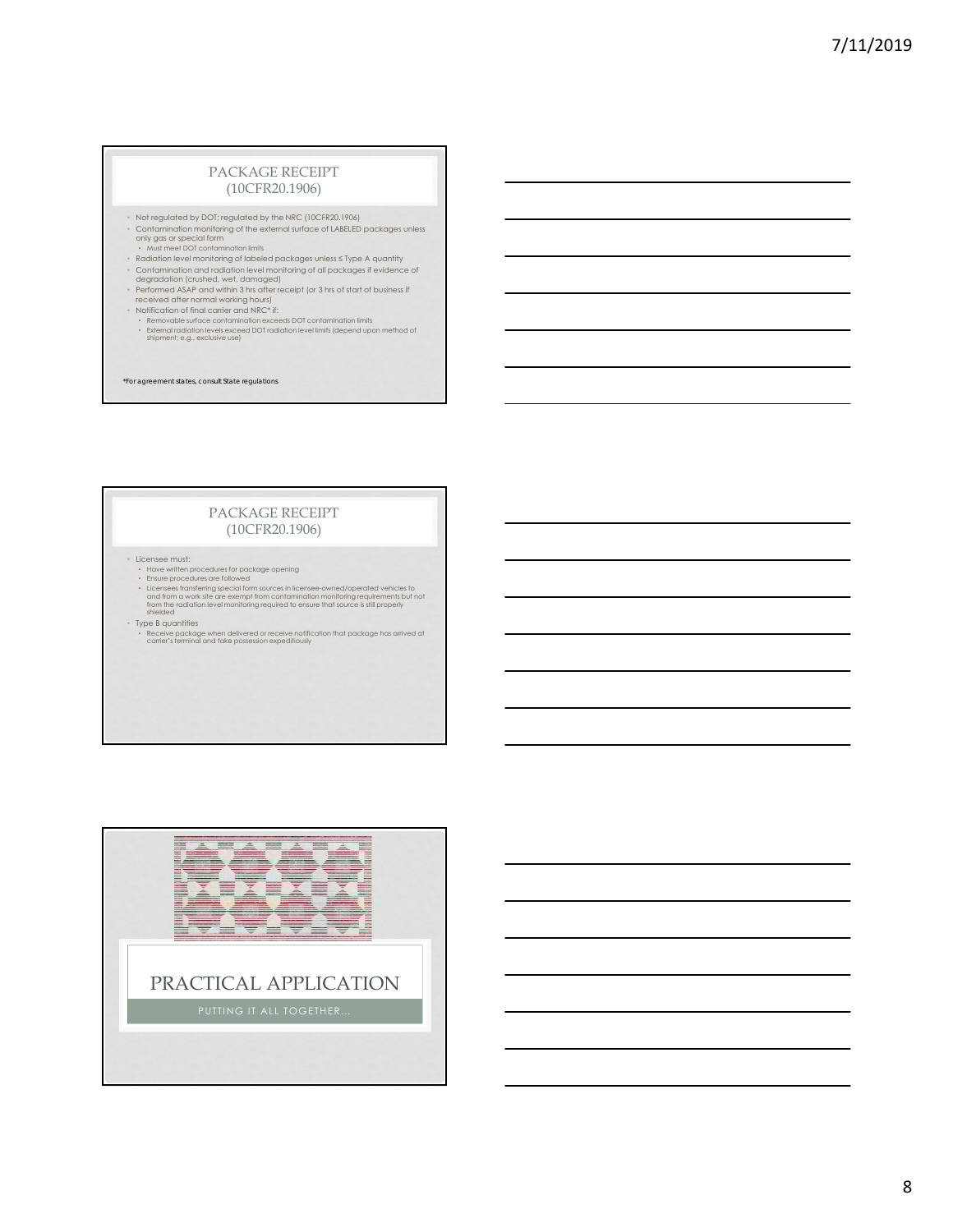## ANALYSIS

• Quantity (Limited, Type A, etc.)

- Isotope Form (Special vs. Normal) Activity
- 
- Package/Label
- Radiation Levels (TI and Surface) Markings
- Package (Specification packaging) Radioactive Reportable Quantity Cargo Aircraft Only Weight, etc.
- 
- 
- 
- Shipping Papers (Dangerous Goods Declaration)
- Contamination Limits Quality Control
- 





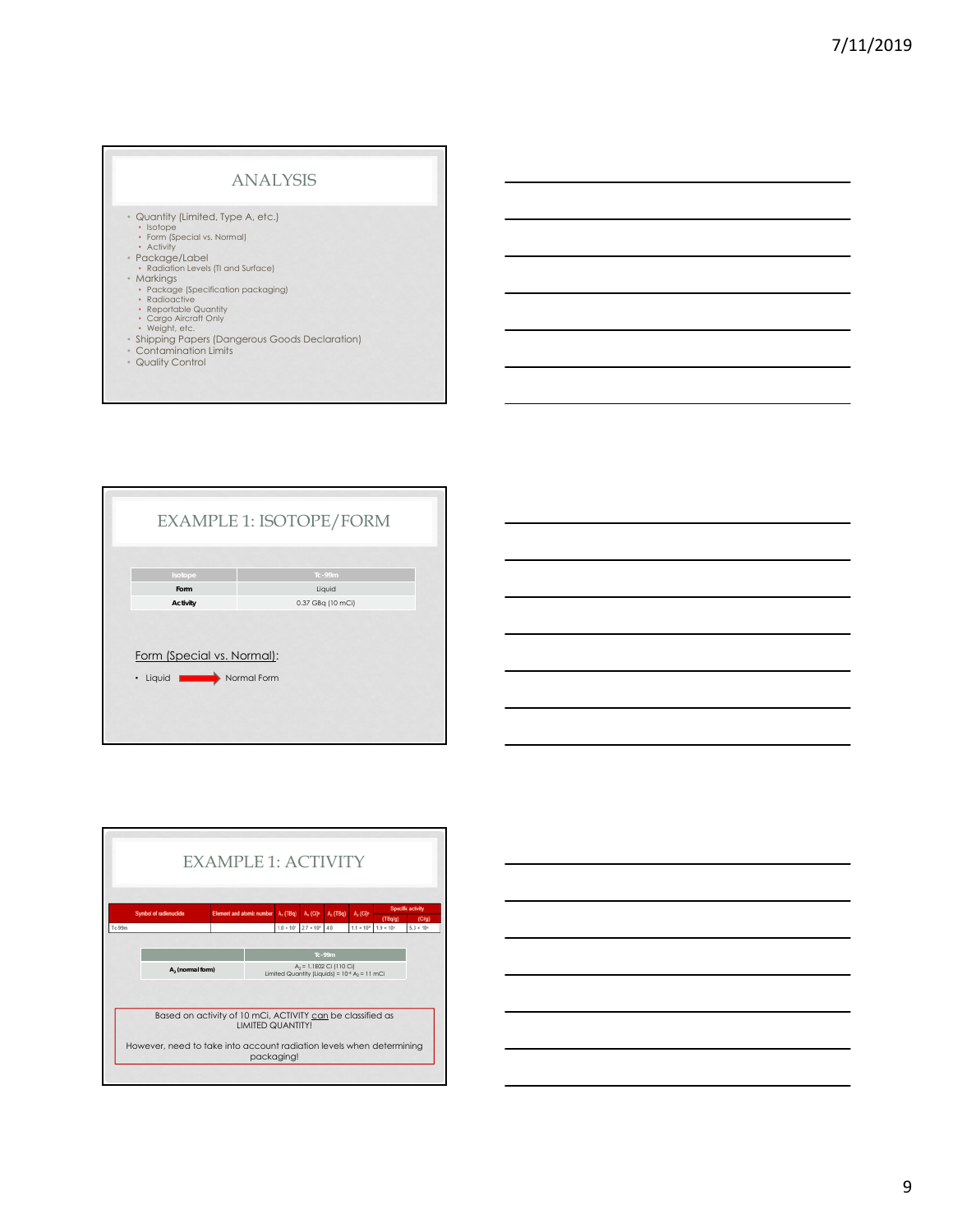|           |           | EXAMPLE 1: RADIATION LEVELS/<br>PACKAGING/LABEL                                             |
|-----------|-----------|---------------------------------------------------------------------------------------------|
|           |           | Requirement for use of Excepted Packaging for Limited Quantities:                           |
| $\bullet$ |           | Dose rate on surface of package must be ≤ 0.5 mrem/hr                                       |
|           |           |                                                                                             |
|           |           | <b>Tc-99m</b>                                                                               |
|           | Dose rate | $TI = 0$<br>Surface = $0.3$ mrem/hr                                                         |
|           |           |                                                                                             |
|           |           |                                                                                             |
|           |           | Based on surface radiation level and Limited Quantity, can use<br><b>FXCEPTED PACKAGING</b> |
|           |           |                                                                                             |
|           |           | EXCEPTED from LABELING requirement but NOT from markings, etc.                              |



|        | EXAMPLE 1: MARKINGS                                                                                                      |                                    |                        |                       |  |
|--------|--------------------------------------------------------------------------------------------------------------------------|------------------------------------|------------------------|-----------------------|--|
| Sumbok | Hazardous materials descriptions and proper shipping names                                                               | <b>Harand class</b><br>or Division | Martill Callins        | <b>Label</b><br>Cader |  |
| 195    | $\alpha$                                                                                                                 | <b>CB</b>                          | 40 80 80               |                       |  |
|        | Easters the material excepted package articles manufackned lines natural uranium or deploted uranium or natural thorium. |                                    | Intelnet               | <b>Since</b>          |  |
|        | Eastcarillin material, excepted asphage empty packaging                                                                  |                                    | <b>180906</b>          | Emphy                 |  |
|        | Fadoache natural ecosited publica instruments or articles                                                                |                                    | SINCHES                | <b>Think</b>          |  |
|        | Radioactive material, excepted package-limited quantity of material                                                      |                                    | UN2910                 | None                  |  |
|        |                                                                                                                          |                                    |                        |                       |  |
|        | Radioactive material, him specific activity (LSA-I) non-hosis or frash excepted                                          |                                    | UNDWEIT                | ٠                     |  |
|        | Radioactive material, how specific activity (CSA-R) now flexite or flascie excessively                                   |                                    | LACIERS                | ٠                     |  |
|        | Fashvactive material, low specific activity (CSA-R) rort Asale or found excepted                                         |                                    | SACS322                | ٠                     |  |
|        | Earline this material, surface contemporal stays to COLL or SCO-8) nor fixels or funds excepted                          | ×                                  | <b><i>LINZINTS</i></b> | ×                     |  |
|        | Eadlishthis trailerful, barraported under special artanogenesis more finally or frashr economist                         |                                    | LINJIETH               |                       |  |
|        | Radicacttin staterial transported under special arrangement. Busin                                                       |                                    | SINTEN                 |                       |  |
|        | Eastwarting material. Type A package, Booke run appoint form                                                             | 7                                  | 180327                 |                       |  |
|        | Redoactive material. Type A package non-special form, non-foods or foods accepted                                        |                                    | URL/USE                | ÷                     |  |
|        | Radioactive material. Type A package, special foret non finale or finale excepted                                        | ×                                  | 1/63357                | ÷                     |  |
|        | Eastcactive material: Type A package, special form, Books                                                                |                                    | SMILLER                |                       |  |
|        | Faduactive material. Type IDM pairbage, floate                                                                           |                                    | <b>SACED</b>           |                       |  |
|        | Eastmachine material. Type SIM package non fassia or histie excepted                                                     |                                    | LACINET                |                       |  |
|        | Eastpactive material. Type BIU package, finally                                                                          |                                    | 1/6(13.76)             |                       |  |
|        | Radicactive material. Type BAD package non house or house excepted.                                                      |                                    | SALTENA                |                       |  |
|        | Eastcactive meterial, seastum beauthorida non fizale or fizale excepted.                                                 | ٠                                  | <b>LINZIETE</b>        | 7.41.8                |  |

Е





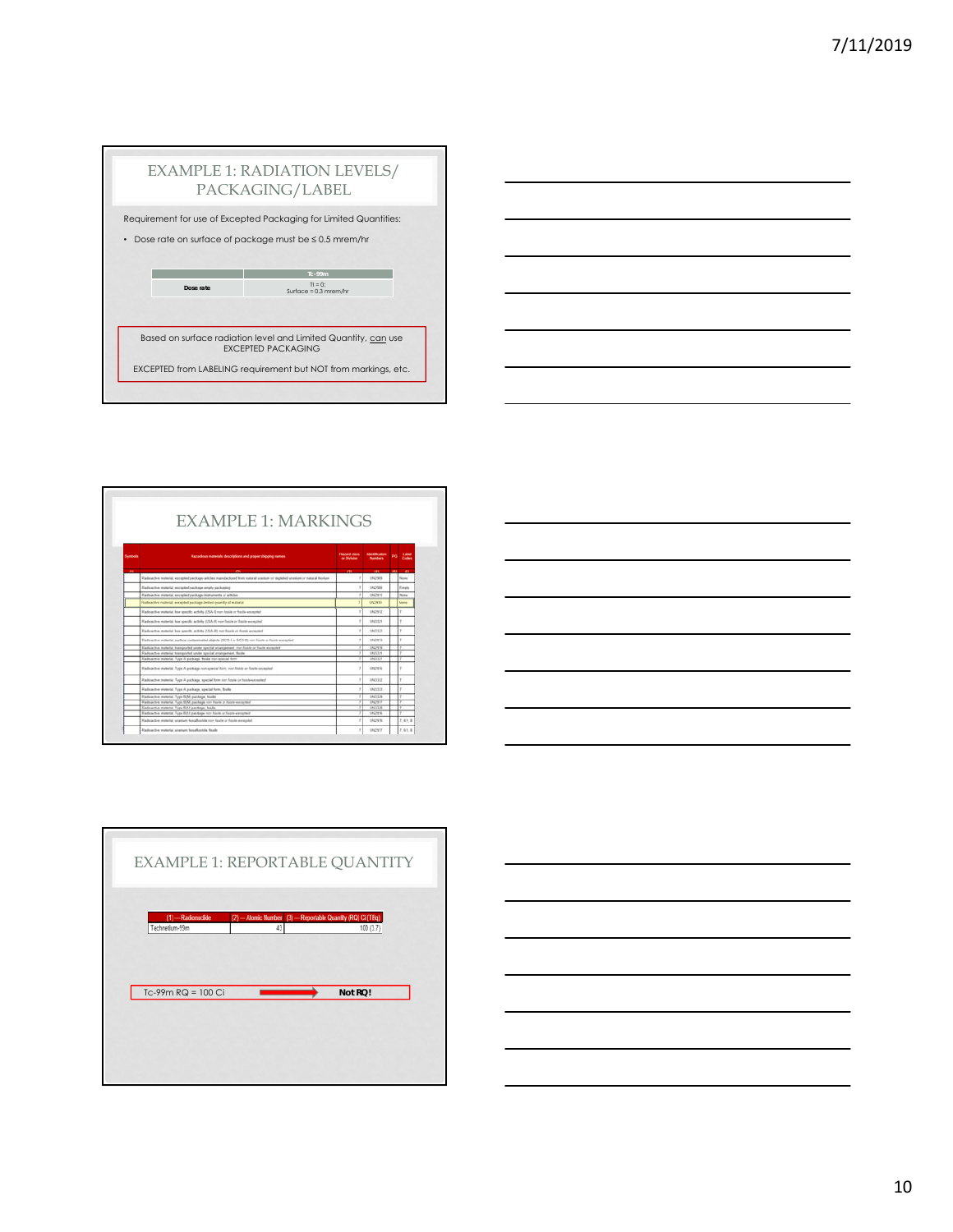|                        | <b>EXAMPLE 1: OVERVIEW</b>                  |  |
|------------------------|---------------------------------------------|--|
| Isotope                | <b>Tc-99m</b>                               |  |
| Activity               | <b>Limited Quantity</b>                     |  |
| Package                | Excepted Packaging (General Package Design) |  |
| Labels                 | <b>NONE</b>                                 |  |
| Markings               | <b>IIN2910</b><br>"Radioactive"             |  |
| <b>Shipping Papers</b> | NONE (no secondary hazards)                 |  |
|                        |                                             |  |





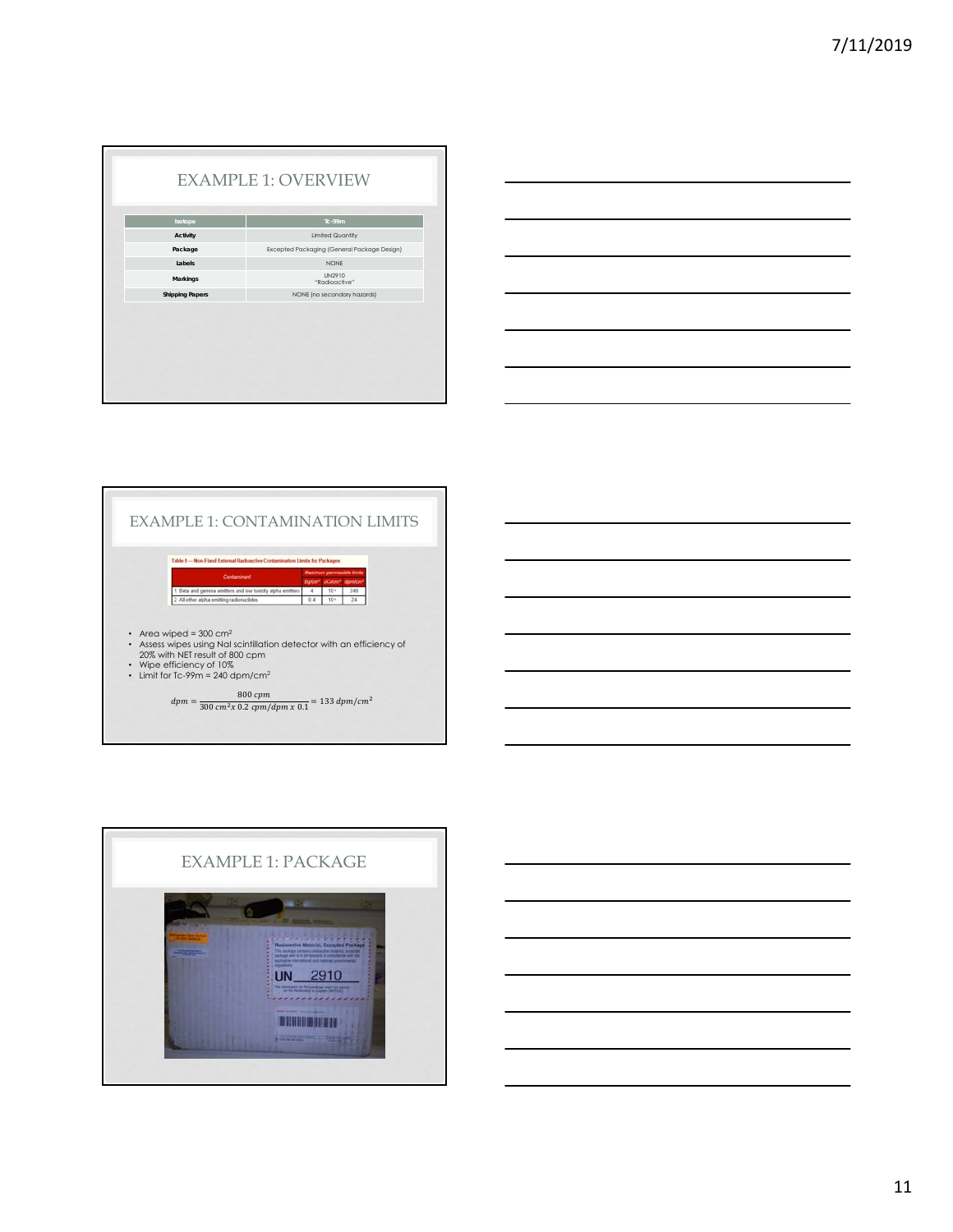|                  | Pu-238                                                   |
|------------------|----------------------------------------------------------|
| Form<br>Activity | Solid, oxide (no certifications)<br>0.0224 Ci (22.4 mCi) |
|                  | Is it Special or Normal Form??                           |





Form:

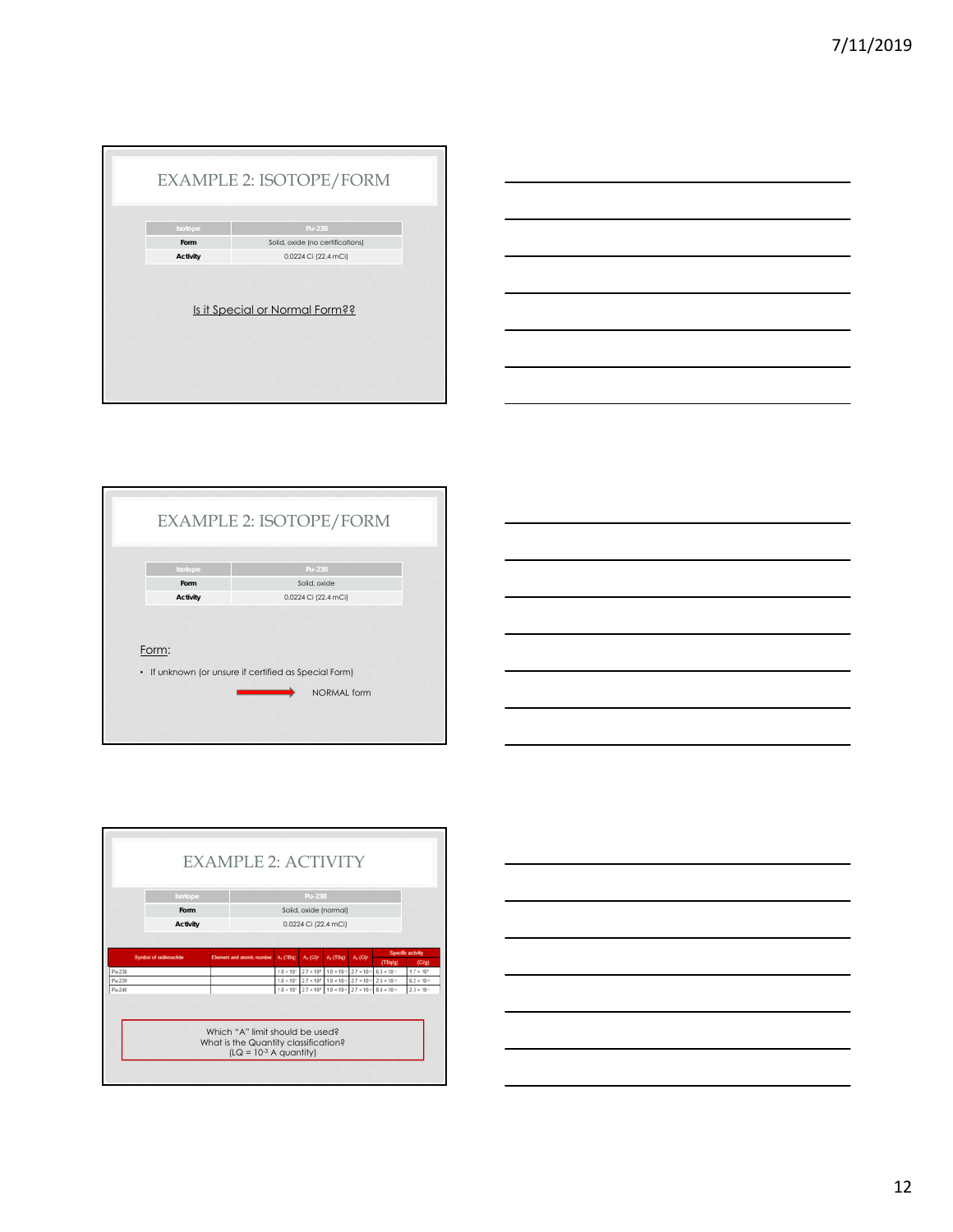



| $TI = 0.01$<br>Surface = $0.4$ mrem/hr                      |                                             |  |
|-------------------------------------------------------------|---------------------------------------------|--|
| Maximum radiation level at any point on<br>external surface | Label category                              |  |
| $\leq 0.5$ mrem/hr                                          | NONE - Limited Quantity                     |  |
| $\leq 0.5$ mrem/hr                                          | WHITE-I                                     |  |
| $> 0.5$ mrem/hr and $\leq 50$ mrem/hr                       | YFI I OW-II                                 |  |
| > 50 mrem/hr and ≤ 200 mrem/hr                              | YFI I OW-III                                |  |
| $>$ 200 mrem/hr and $\leq$ 1.000 mrem/hr                    | YFI I OW-III<br><b>Exclusive Use</b>        |  |
|                                                             |                                             |  |
|                                                             | PACKAGING/LABEL<br>Pu-238 (Type A quantity) |  |





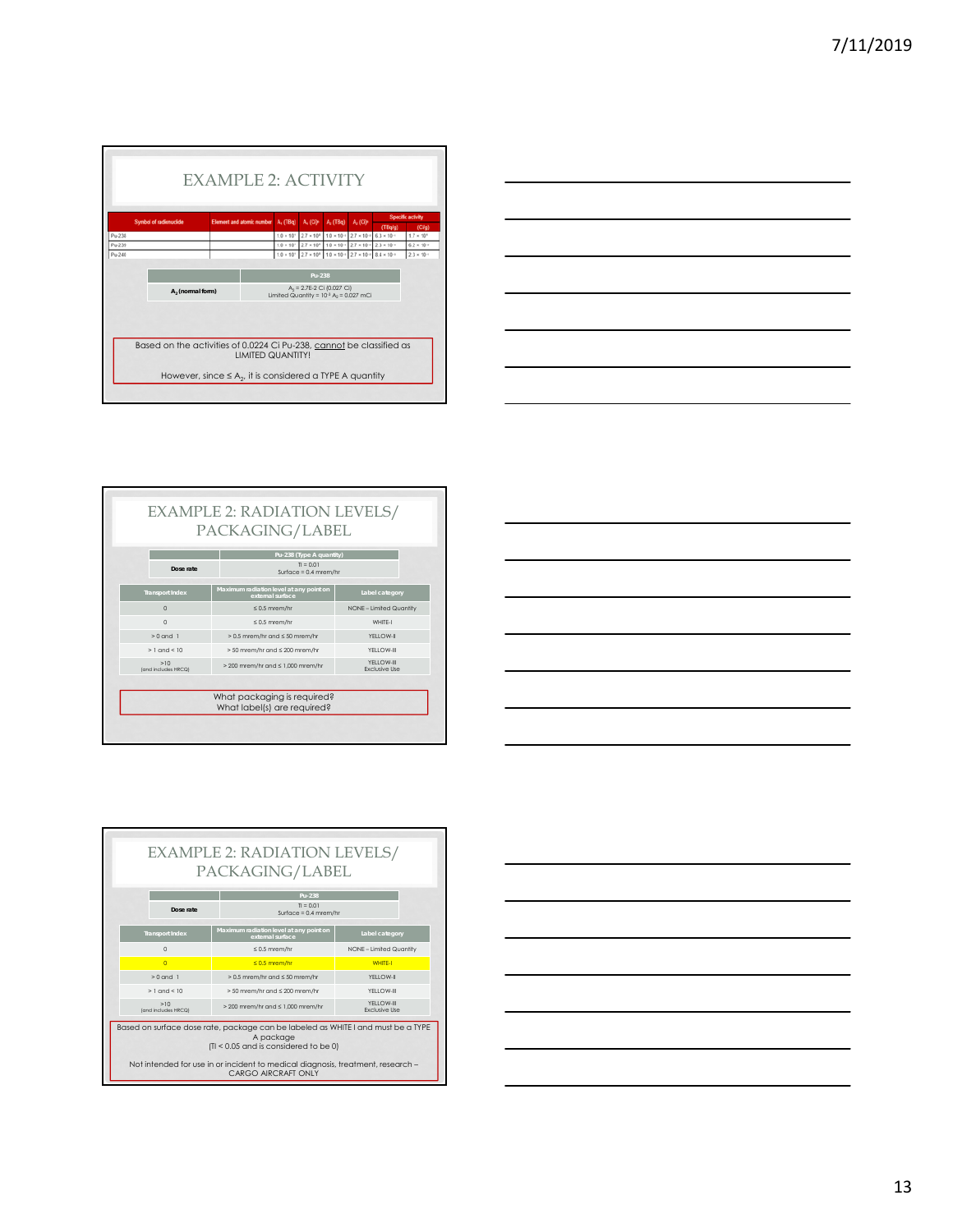| Sumbok | Hazardous materials descriptions and proper shipping names                                                               | <b>Hazard class</b><br>or Division | <b>Manufication</b>    | Label<br>Codes |
|--------|--------------------------------------------------------------------------------------------------------------------------|------------------------------------|------------------------|----------------|
| m      | $\alpha$                                                                                                                 | $\alpha$                           | 445                    | 89.<br>- 153   |
|        | Easters the material excepted package articles manufackned lines natural uranium or deploted uranium or natural thorium. | J.                                 | LIKING                 | None           |
|        | Eastcarillin material, excepted asphage empty packaging                                                                  | ×                                  | 1/07/02                | Emply          |
|        | Fadoache natural ecosited publica instruments or articles                                                                | ٠                                  | URCHEE                 | <b>Toronto</b> |
|        | Eastmachine multerial, assissingly package British muselity of multerial                                                 | ×                                  | CRETIFIE               | <b>Torne</b>   |
|        |                                                                                                                          |                                    |                        |                |
|        | Radioactive material, him specific activity (LSA-I) run Assive or fussive exception                                      | ٠                                  | UNDIED                 | r              |
|        | Radioactive material, how specific activity (CSA-R) now flexite or flascie excessively                                   |                                    | LINCESCO               | ٠              |
|        | Hadicactica material, hoe specific actions (CSA-81) curt Sourie or founte excepted                                       | ٠                                  | SACISTO                | ٠              |
|        | Earline the material include contemporal state to 15013 or \$0.0.6) not finite or funds excepted                         | ×                                  | <b><i>LINETHER</i></b> | ٠              |
|        | Eadlishthis trailerful, barraported under special artanogenesis more finally or frashr economist                         |                                    | LINJIETH               |                |
|        | Radicacttin staterial transported under special arrangement. Busin                                                       | ٠                                  | SINTENE                |                |
|        | Radioactive material. Type A package, floake non-special form                                                            | 7                                  | 180327                 |                |
|        | Redoactive material. Type A package non-special form, non-foods or foods accepted                                        |                                    | <b>URL2916</b>         |                |
|        | Radioactive material. Type A package, special foret non finale or foots-accepted                                         | ×                                  | 1/63357                | ÷              |
|        | Faduactive material. Type A package, special form, Toolia                                                                | ī                                  | SMILLER                |                |
|        | <b>Faduactive material</b> , Type RMI package, Roake                                                                     |                                    | SAILIN                 |                |
|        | Eastmachine material. Type SIM package non fassia or histie excepted                                                     |                                    | <b>UALTWEF</b>         |                |
|        | Eadouctive material. Type (ULF) package. Books                                                                           |                                    | 180326                 |                |
|        | Radicactive material. Type BAD package non house or house excepted.                                                      |                                    | SALTENA                |                |
|        | Fashington meterial, seastum heaphuside non fascie or fascio excepted                                                    | ٠                                  | <b><i>SAQSTE</i></b>   | 7.41.8         |
|        | Radicaction material, standard based costa. Body                                                                         | $\overline{z}$                     | UNITE                  | 7, 6, 1, 8     |



EXAMPLE 2: MARKINGS -<br>Mazard class - Memblication - pcp - Label<br>- or Clinicate - Numbers - PC - Clinics ladiractive material, excepted package articles manufactured from natural scanture or depists the first model and reflect that both model of which **UNDER** UK  $181322$ .<br>Hell under special whatgeness, myr Assie or heale usan UN2915 t summit "(ya "quickgo, spice terms, train<br>a summit "(ya Apachage, spice from Train<br>a summit "(ya Riff) pachage, textile<br>a summit "(ya Riff) pachage, textile<br>a summit "(ya Riff) pachage, textile<br>a summit "(ya Riff) pachage  $\begin{tabular}{|c|c|c|c|} \hline $r$ & 00033 & $T$ \\ \hline $T$ & 00035 & $T$ \\ \hline $T$ & 00035 & $T$ \\ \hline $T$ & 000336 & $T$ \\ \hline $T$ & 000338 & $T$ \\ \hline $T$ & 000338 & $T$ & 0.41,8 \\ \hline $T$ & 00033 & $T$ & 0.41,8 \\ \hline \end{tabular}$ the Book





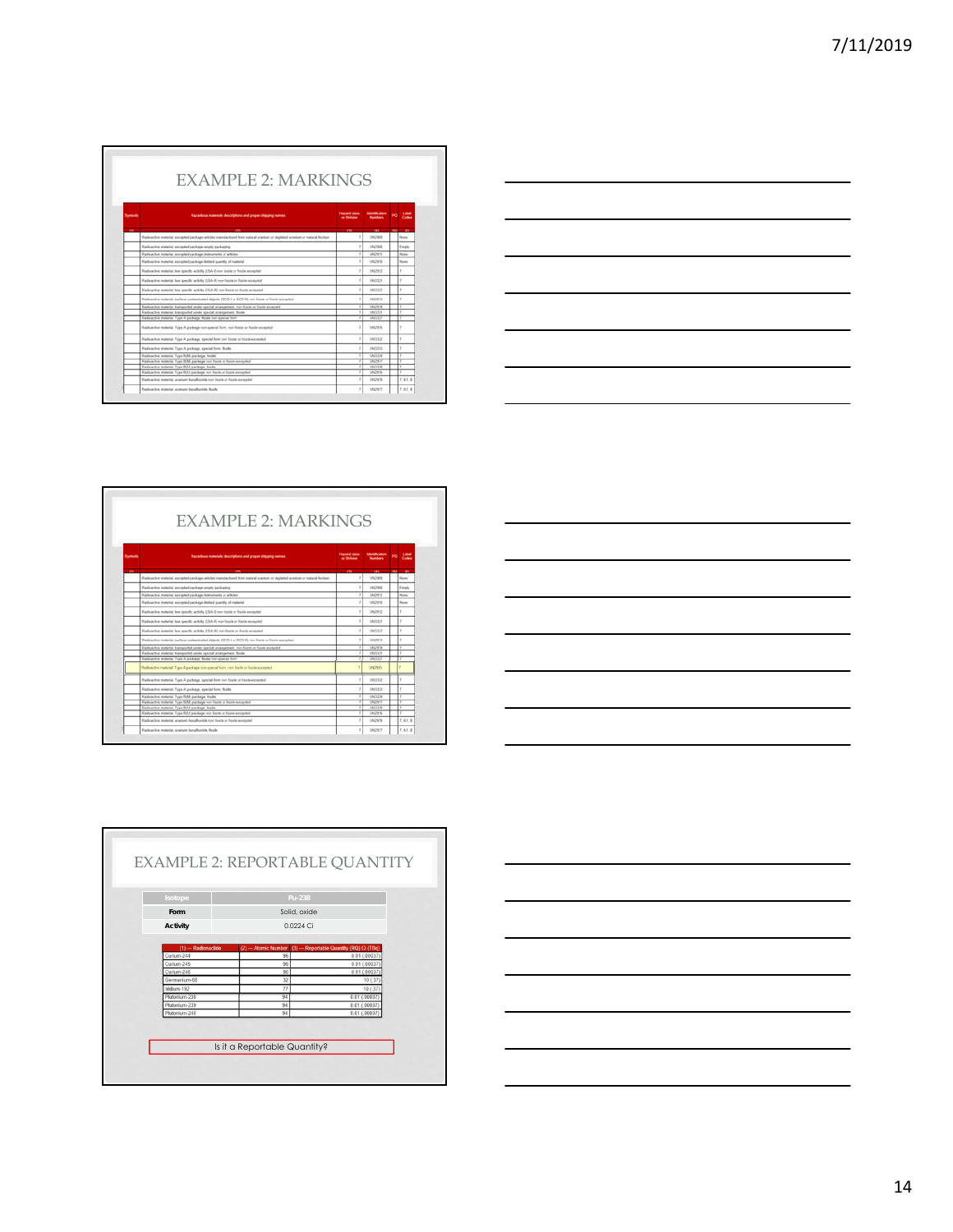



| <b>EXAMPLE 2: OVERVIEW</b> |                                            |
|----------------------------|--------------------------------------------|
| Isotope                    | Pu-238                                     |
| Activity                   | Type A                                     |
| Package                    | Type A                                     |
| Labels                     | White I<br>Cargo Aircraft Only             |
| Markings                   | UN2915 RQ<br>Type A Package                |
| <b>Shipping Papers</b>     | Required<br>Emergency Response Information |
|                            |                                            |





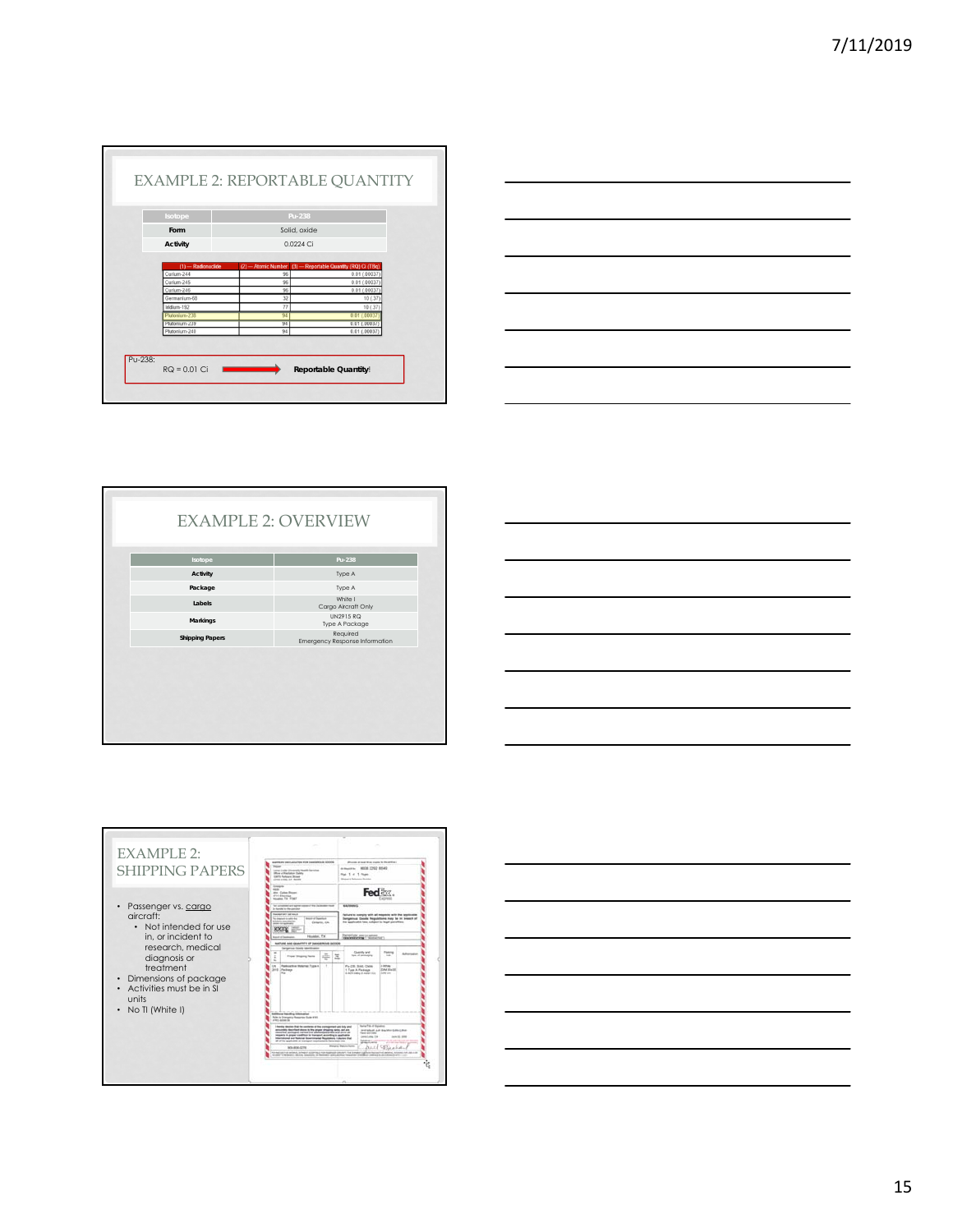



|          | <b>EXAMPLE 3: ISOTOPE/FORM</b>    |
|----------|-----------------------------------|
| Isotope  | Ge-68                             |
| Form     | Solid polymer (no certifications) |
| Activity | 174 MBq (4.7 mCi)                 |
|          | Is it Special or Normal Form??    |

16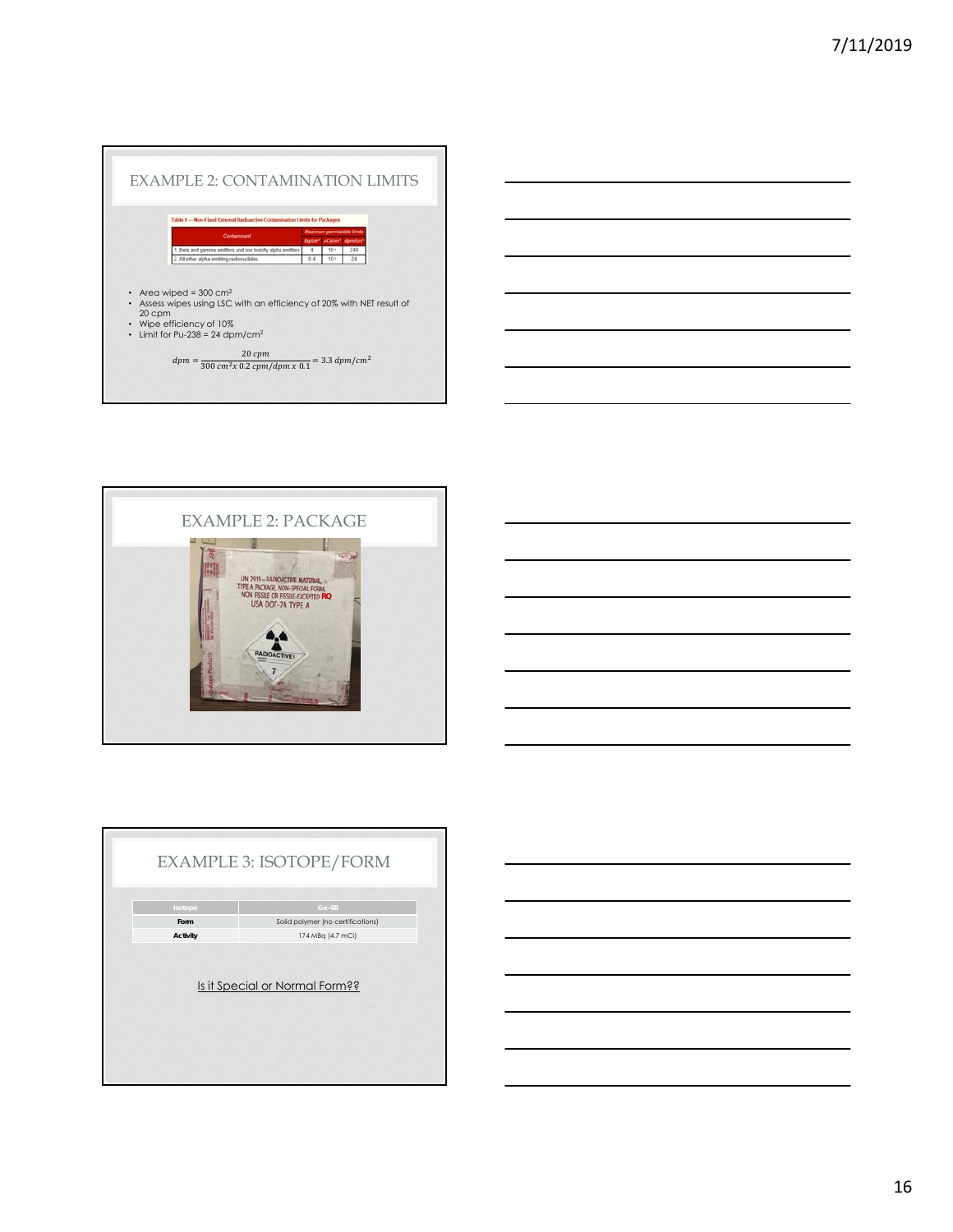| Isotope                                                    | Ge-68             |
|------------------------------------------------------------|-------------------|
| Form                                                       | Solid polymer     |
| Activity                                                   | 174 MBq (4.7 mCi) |
| Form:<br>Probably Special Form, but I don't know for sure! |                   |
| If unknown (or unsure if certified as Special Form)        |                   |









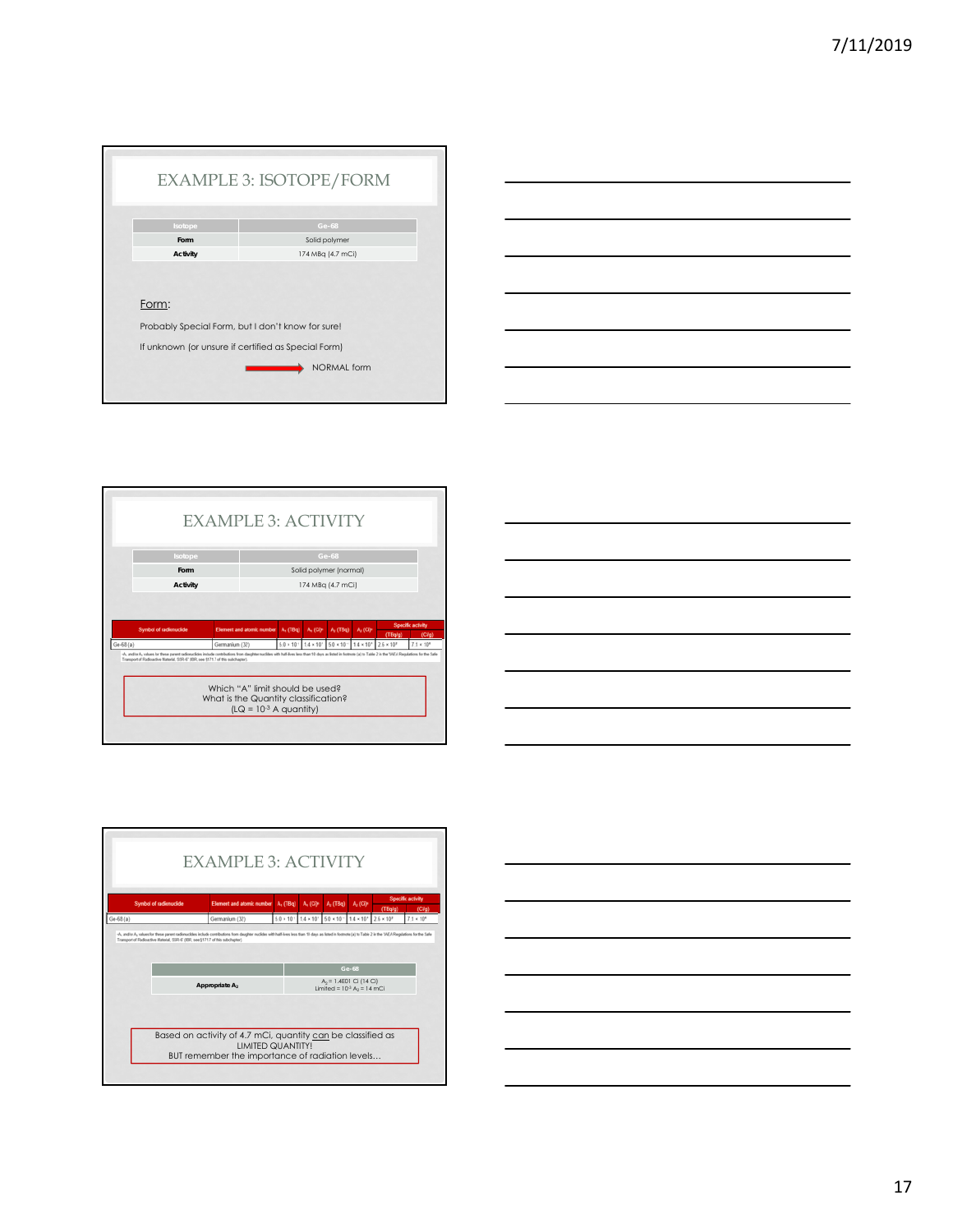|                            | PACKAGING/LABEL                                             |                                      |
|----------------------------|-------------------------------------------------------------|--------------------------------------|
|                            | Ge-68                                                       |                                      |
| Dose rate                  | $T = 0.9$ mR/hr<br>Surface = $25$ mR/hr                     |                                      |
| <b>Transport Index</b>     | Maximum radiation level at any point on<br>external surface | Label category                       |
| $\Omega$                   | $\leq$ 0.5 mrem/hr                                          | NONE - Limited Quantity              |
| $\Omega$                   | $\leq 0.5$ mrem/hr                                          | WHITF-I                              |
| $> 0$ and $< 1$            | $> 0.5$ mrem/hr and $\leq 50$ mrem/hr                       | YFI I OW-II                          |
| $> 1$ and $< 10$           | $> 50$ mrem and $\leq 200$ mrem/hr                          | YFI I OW-III                         |
| >10<br>(and includes HRCQ) | $>$ 200 mrem/hr and $\leq$ 1.000 mrem/hr                    | YFI I OW-III<br><b>Exclusive Use</b> |



|                            |                                       | Ge-68                                                       |                                      |
|----------------------------|---------------------------------------|-------------------------------------------------------------|--------------------------------------|
| Dose rate                  |                                       | $\Pi = 0.9$ mR/hr<br>$Surface = 25$ mR/hr                   |                                      |
| <b>Transport Index</b>     |                                       | Maximum radiation level at any point on<br>external surface | Label category                       |
| $\Omega$                   |                                       | $\leq 0.5$ mrem/hr                                          | NONE - Limited Quantity              |
| $\Omega$                   | $\leq 0.5$ mrem/hr                    |                                                             | WHITF-I                              |
| $> 0$ and $< 1$            | $> 0.5$ mrem/hr and $\leq 50$ mrem/hr |                                                             | YFLL OW-II                           |
| $>1$ and $< 10$            | $> 50$ mrem and $\leq 200$ mrem/hr    |                                                             | YFI I OW-III                         |
| >10<br>(and includes HRCQ) |                                       | $>$ 200 mrem/hr and $\leq$ 1.000 mrem/hr                    | YFI I OW-III<br><b>Exclusive Use</b> |



| Sumbok | Hazardous materials descriptions and proper shipping names                                                               | <b>Hazard class</b><br>or Distance | <b>Montification</b>   |    | Label<br>Codes |
|--------|--------------------------------------------------------------------------------------------------------------------------|------------------------------------|------------------------|----|----------------|
| m      | $\overline{a}$                                                                                                           | $\alpha$                           | 445.                   | 89 | - 80           |
|        | Easters the material excepted package articles manufackned lines natural uranium or deploted uranium or natural thorium. |                                    | LIKZISTS               |    | None           |
|        | Faduactive material, excepted peckage entaty packaging                                                                   |                                    | <b>LINCIDES</b>        |    | Emphy          |
|        | Fadoachie material, excepted package instruments or articles                                                             |                                    | URLINET                |    | <b>Toronto</b> |
|        | Eadnocline muterial, assessed package limited quantity of material                                                       |                                    | CREZIEEE               |    | <b>Tuine</b>   |
|        | Radioactive material, him specific activity (LSA-I) non-hosis or frash excepted                                          |                                    | UNDWEIT                |    | r              |
|        | Radioaction material, how specific activity (LSA-R) root fuscie or fascin excepted                                       |                                    | LINCESSY               |    | ٠              |
|        | Fashvactive material, low specific activity (LSA-R) run Auxie or fourie excepted                                         | ٠                                  | SACIS22                |    | ٠              |
|        | Earline the material include contemporal state to 15013 or \$0.0.6) not finite or funds excepted                         |                                    | <b>UNITEE</b>          |    | ×              |
|        | Radiuatine material, transported under special ariangement, mor finale or finale excepted                                |                                    | <b>LINCINTS</b>        |    |                |
|        | Radicacttin staterial transported under special arrangement. Busin                                                       |                                    | SINTEN                 |    |                |
|        | Eastwarting material. Type A package, Booke run appoint form                                                             |                                    | 180327                 |    |                |
|        | Redoactive material. Type A package non-special form non-foods or foods accepted                                         |                                    | UAL2616                |    | ÷              |
|        | Radioactive material. Type A package, special foret non finale or foots-accepted                                         | ,                                  | 1/83357                |    | ÷              |
|        | Faduactive material. Type A package, special form, Toolia                                                                | $\mathbb{R}$                       | UNITED.                |    | ï              |
|        | Faduactive material. Type R/M) paidage, floate                                                                           |                                    | <b>SACED</b>           |    |                |
|        | Eastmachine material. Type SIM package non fassia or histie excepted                                                     |                                    | UNZWIT                 |    |                |
|        | Eadouctive material. Type (ULF) package. Books                                                                           |                                    | 1/41328                |    |                |
|        | Radicactive material. Type BAD package non house or house excepted.                                                      |                                    | SALTENA                |    |                |
|        | Fastractive meterial, sranket heaphobide non-fascie or fascie excepted                                                   |                                    | <b><i>LINZISTS</i></b> |    | 7.41.8         |
|        | Radicactive material, standard benaficantile, ficular                                                                    |                                    | UNITET                 |    | 7.61.8         |

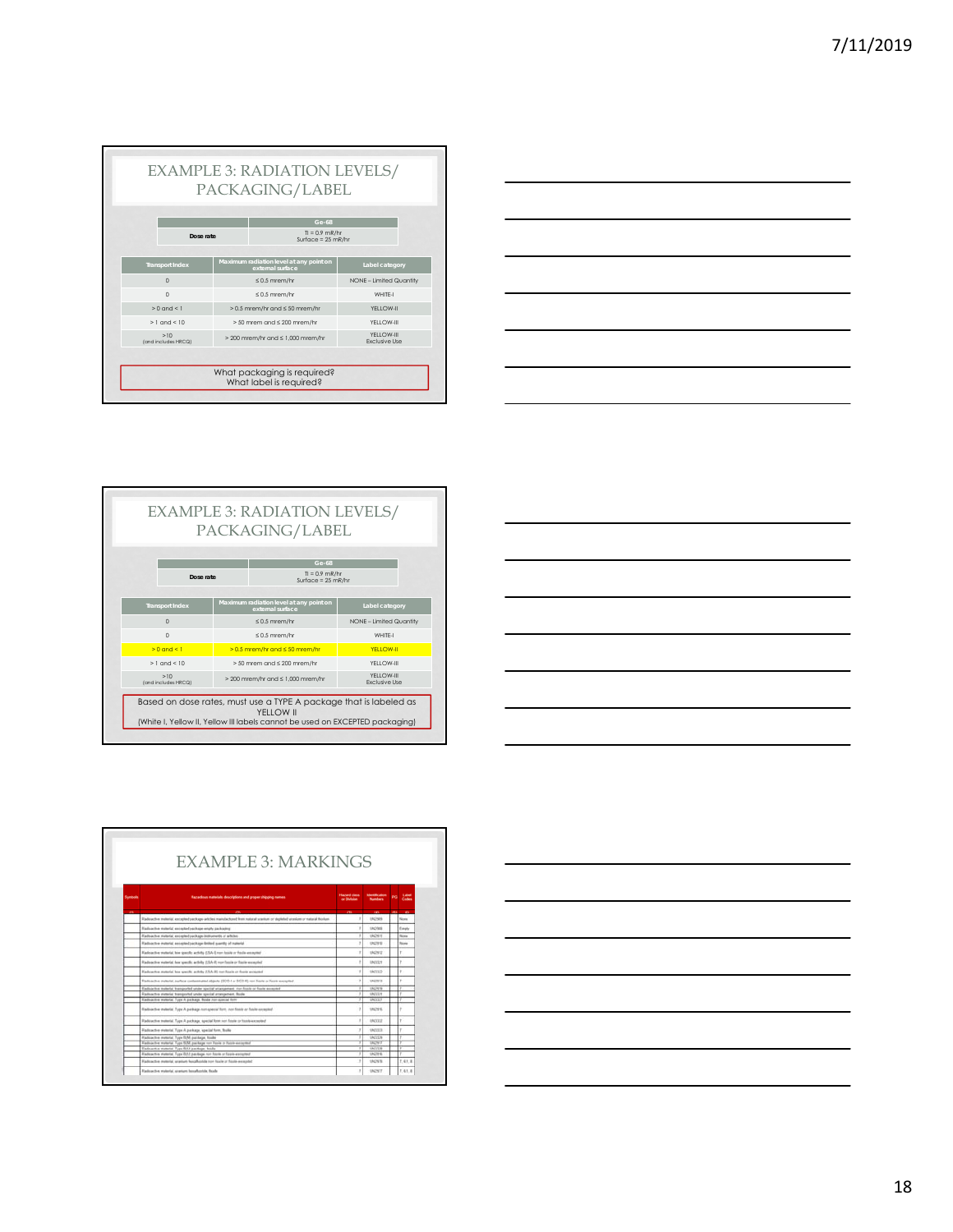| EXAMPLE 3: MARKINGS |                                                                                                                            |                                    |                        |            |                |
|---------------------|----------------------------------------------------------------------------------------------------------------------------|------------------------------------|------------------------|------------|----------------|
| Sumbok              | Hazardous materials descriptions and proper shipping names                                                                 | <b>Hazard diess</b><br>or Division | <b>Manufication</b>    |            | Label<br>Codes |
| m                   | $\alpha$                                                                                                                   | $\alpha$                           | 443                    | <b>BOL</b> | - 69           |
|                     | Easters the material excepted package articles manufackned lines natural scantum or deplated standars or natural thiologic |                                    | LIKENS                 |            | None           |
|                     | Faduactive material, excepted peckage empty packaging                                                                      |                                    | LINCIDER               |            | Emply          |
|                     | Fadoache natural ecosited publica instruments or articles                                                                  |                                    | URCHEE                 |            | <b>Toronto</b> |
|                     | Eastmachine multiplied, assistant package desired quantity of muterial                                                     |                                    | CRETIFIE               |            | <b>Single</b>  |
|                     | Radioactive material, him specific activity (LSA-E non-hosis) or fraulty excepted                                          |                                    | UNDER                  |            | r              |
|                     | Radioactive material. Ive specific article (LSA-R) non fissile or fascie excepted                                          |                                    | LINCESCO               |            | ×              |
|                     | Fashvactive material, low specific activity (CSA-R) rort Asale or found excepted                                           |                                    | 180322                 |            | ٠              |
|                     | Eadlostike material, surface contensiveled abjects (SCO-1 or SCO-8) non-fissile or Festive excepted                        |                                    | <b>UNITEE</b>          |            | ×              |
|                     | Eadlishthis trailerful, barraported under special artanogenesis more finally or frashr economist                           |                                    | <b>LIGHTS</b>          |            |                |
|                     | Radicacttin staterial transported under special arrangement. Busin                                                         |                                    | SINTEN                 |            |                |
|                     | Eastwarting material. Type A package, floaks run apaceal form                                                              |                                    | 180327                 |            |                |
|                     | Radioactive material. Type A package non-special form, non fissile or fissile-excepted                                     |                                    | LIN2915                |            |                |
|                     | Radioactive material. Type A package, special foret non finale or foots-accepted                                           |                                    | 1/83357                |            | ÷              |
|                     | Faduactive material. Type A package, special form, Toolia                                                                  |                                    | UNITER                 |            |                |
|                     | Fadox the meterial. Type SIMI package, Node                                                                                |                                    | <b>SACLUS</b>          |            |                |
|                     | Eastmachine material. Type SIM pairbage root Fassle or Riccio excepted                                                     |                                    | <b>LACINES</b>         |            |                |
|                     | Eastpactive material. Type BIU package, finally                                                                            |                                    | 180328                 |            |                |
|                     | Radicactive material. Type RAI package non fizzie or fizzie-excepted                                                       |                                    | 1942194                |            |                |
|                     | Fashington meterial, seastum heaphuside non fascie or fascio excepted                                                      |                                    | <b><i>LINZISTS</i></b> |            | 7.41.8         |
|                     |                                                                                                                            |                                    |                        |            |                |









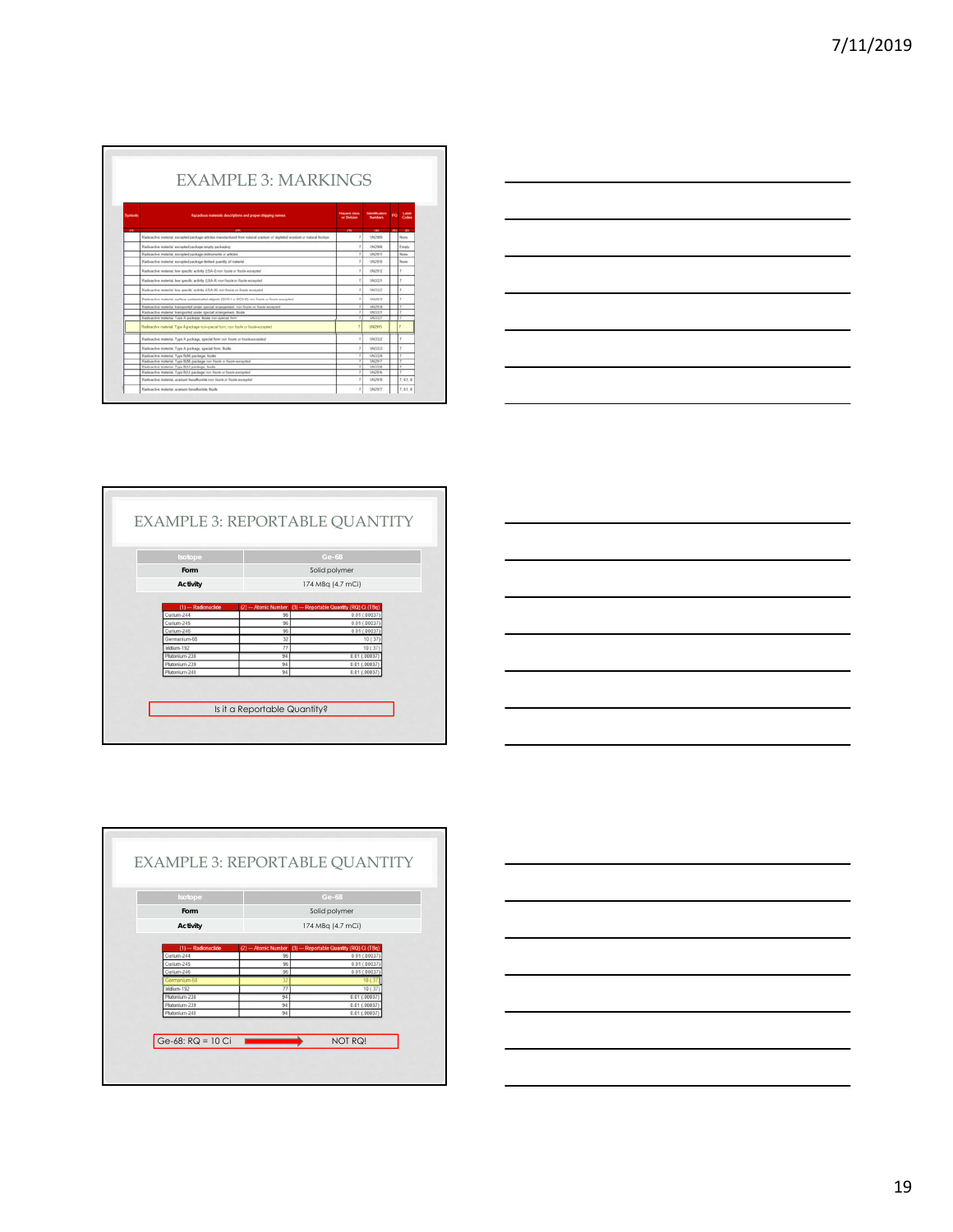| Isotope                | Ge-68                                      |
|------------------------|--------------------------------------------|
| Activity               | <b>Limited Quantity</b>                    |
| Package                | Type A (because of radiation levels!)      |
| Label                  | Yellow II                                  |
| Markings               | UN2915<br>Type A package                   |
| <b>Shipping Papers</b> | Required<br>Emergency Response Information |
|                        |                                            |







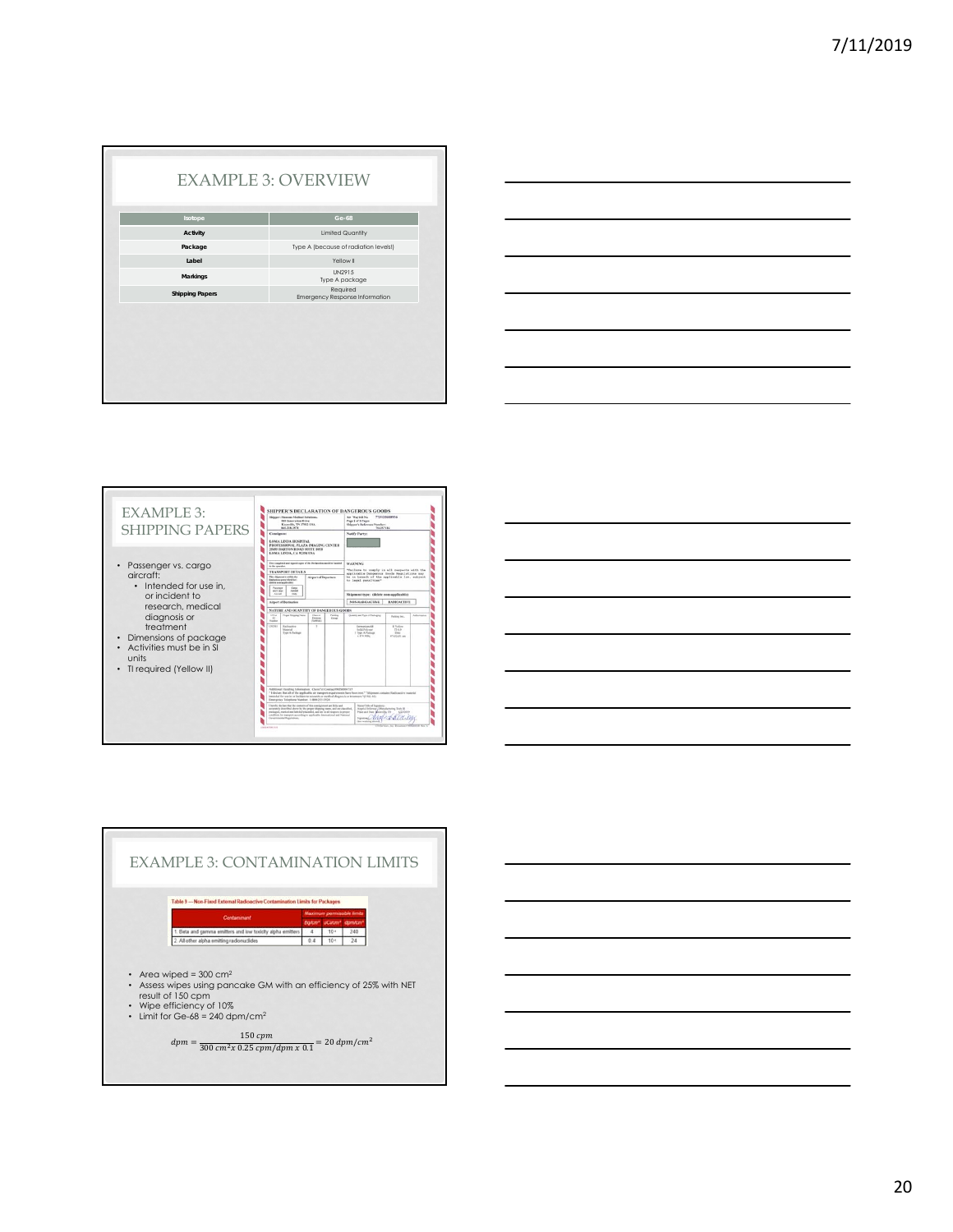





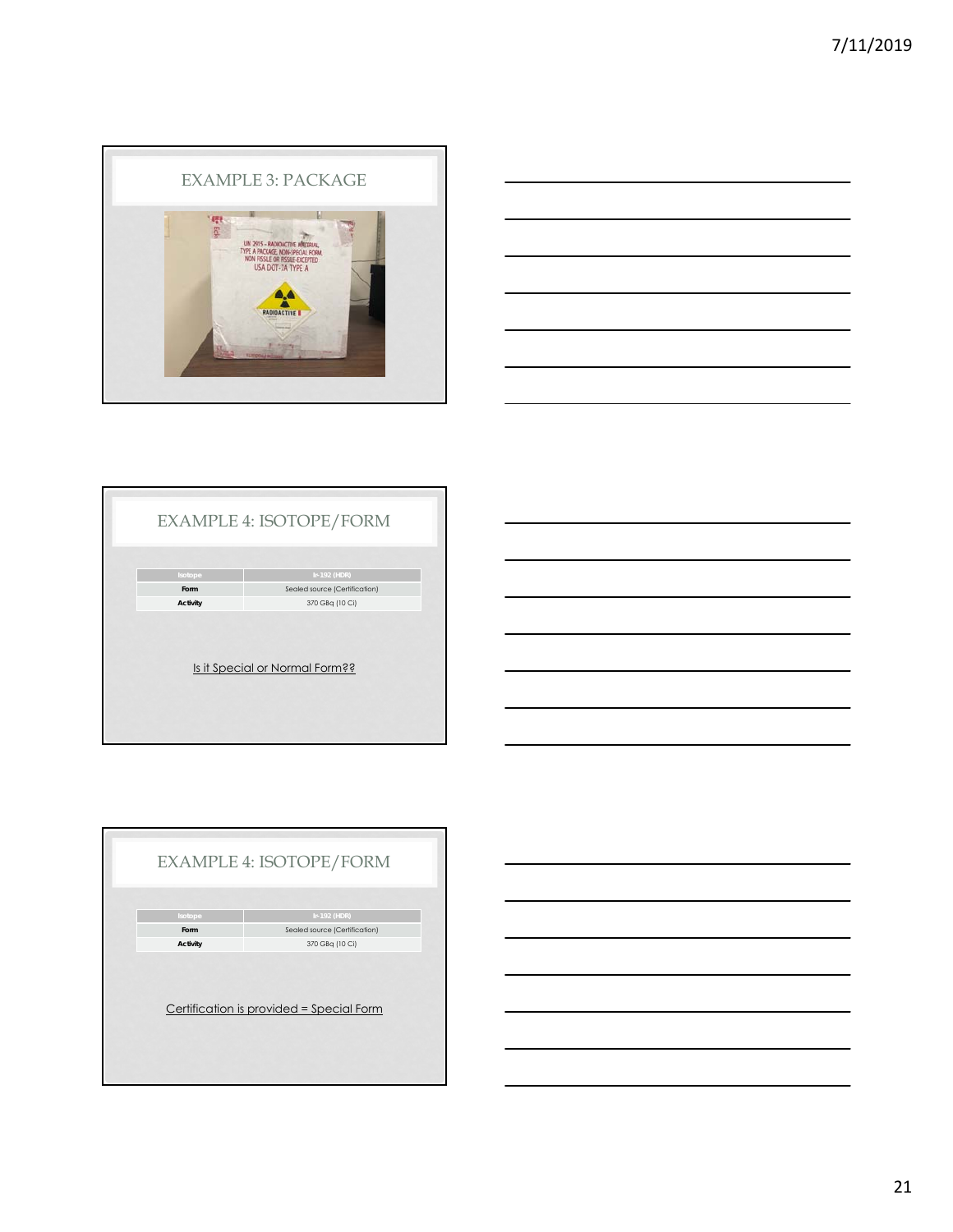|            | Isotope                                                                                                                                                                           |                 |  | Ir-192 (HDR)                  |                         |                                |  |                     |                     |  |
|------------|-----------------------------------------------------------------------------------------------------------------------------------------------------------------------------------|-----------------|--|-------------------------------|-------------------------|--------------------------------|--|---------------------|---------------------|--|
|            | Form                                                                                                                                                                              |                 |  | Sealed source (Certification) |                         |                                |  |                     |                     |  |
|            | Activity                                                                                                                                                                          | 370 GBq (10 Ci) |  |                               |                         |                                |  |                     |                     |  |
| $k-192(c)$ | The activity of in-192 in special form may be determined from a measurement of the rate of decay or a measurement of the radiation level at a prescribed distance from the source |                 |  | 1.0                           | $2.7 * 10$ <sup>*</sup> | $6.0 \times 10^{-1}$ 1.6 × 10* |  | $3.4 \times 10^{8}$ | $9.2 \times 10^{4}$ |  |
|            |                                                                                                                                                                                   |                 |  |                               |                         |                                |  |                     |                     |  |









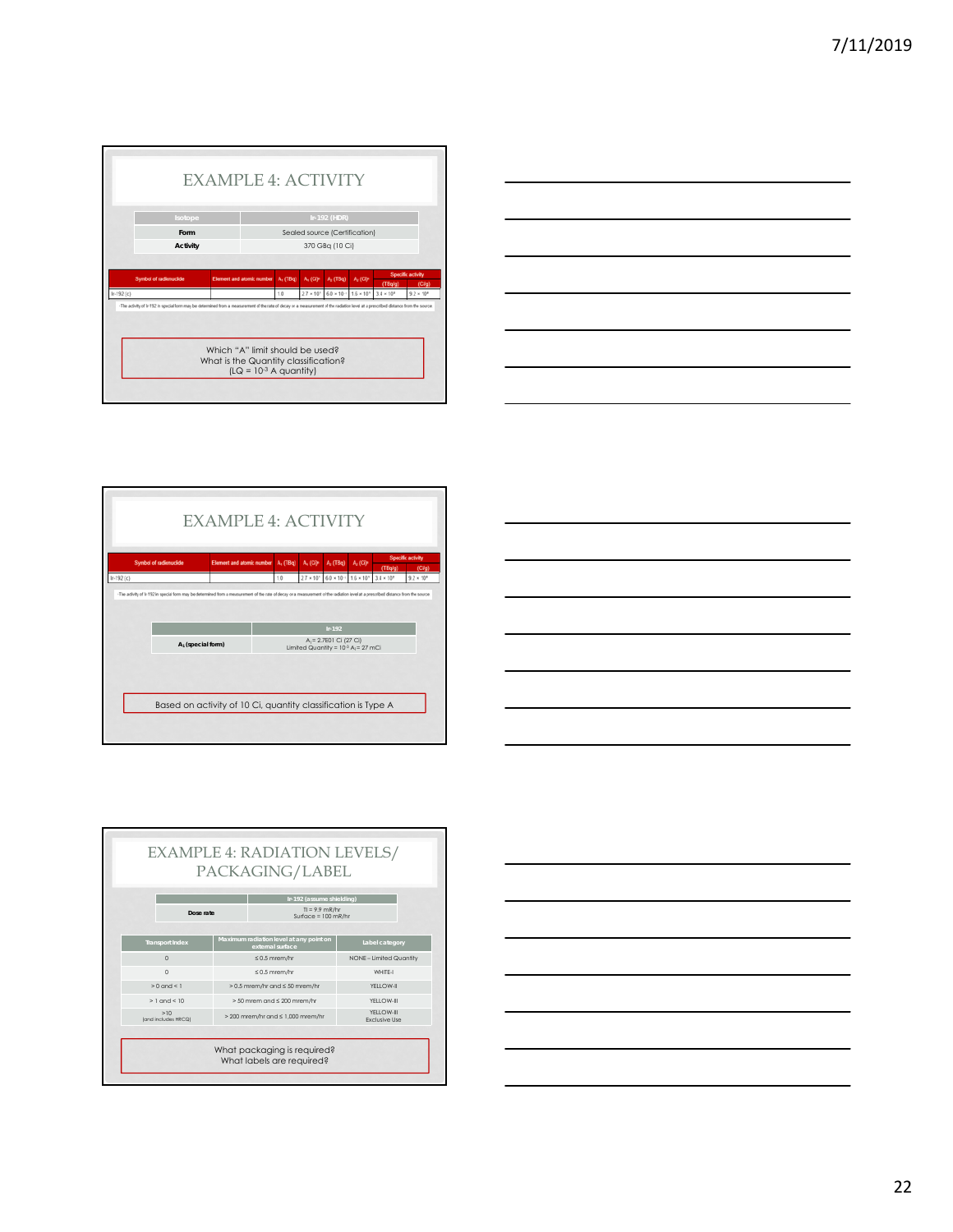|                            | Ir-192 (assume shielding)                |                                      |
|----------------------------|------------------------------------------|--------------------------------------|
| Dose rate                  | $T = 9.9$ mR/hr<br>Surface = $100$ mR/hr |                                      |
| <b>Transport Index</b>     | Maximum radiation level at any point on  | Label category                       |
| $\Omega$                   | external surface<br>$\leq 0.5$ mrem/hr   | NONE - Limited Quantity              |
| $\Omega$                   | $\leq 0.5$ mrem/hr                       | WHITF-I                              |
| $> 0$ and $< 1$            | $> 0.5$ mrem/hr and $\leq 50$ mrem/hr    | YELLOW-II                            |
| $> 1$ and $< 10$           | $> 50$ mrem and $\leq 200$ mrem/hr       | YFIT OW-III                          |
| >10<br>(and includes HRCQ) | $>$ 200 mrem/hr and $\leq$ 1.000 mrem/hr | YFI I OW-III<br><b>Exclusive Use</b> |



| Sumbok | Hazardous materials descriptions and proper shipping names                                                               | <b>Hazand class</b><br>or Division |                        |                 | Label<br>Codes |
|--------|--------------------------------------------------------------------------------------------------------------------------|------------------------------------|------------------------|-----------------|----------------|
| m      | $\overline{a}$                                                                                                           | $\alpha$                           | 445                    | 80 <sub>1</sub> | - 69           |
|        | Easters the material excepted package articles manufackned lines natural uranium or deploted uranium or natural thorium. |                                    | Intelnet               |                 | Nine           |
|        | Faduactive material, excepted peckage empty packaging                                                                    |                                    | 1/07/02                |                 | Emphy          |
|        | Fadoache natural ecosited publica instruments or articles                                                                |                                    | SRONTS                 |                 | <b>Toronto</b> |
|        | Eadnocline muterial, assessed package limited quantity of material                                                       |                                    | CRCTRTS                |                 | <b>Tuine</b>   |
|        |                                                                                                                          |                                    |                        |                 |                |
|        | Radioactive material, him specific activity (LSA-I) run Assive or fussive exception                                      | $\mathbb{R}$                       | UNDIED                 |                 | r.             |
|        | Radioactive material, how specific activity (CSA-R) now flexite or flascie excessively                                   | ÷                                  | LACIERS                |                 | r              |
|        | Fashvactive material, low specific activity (CSA-R) rort Asale or found excepted                                         | ٠                                  | SACISTO                |                 | ٠              |
|        | Eadloadtes material, surface contemerated abjects (SCO-1 or SCO-8) non fissite or Festiv excepted                        | ×                                  | <b><i>LINETHER</i></b> |                 | r              |
|        | Eadlice this instertal, bassported under special entangement, mor finale or fusie accepted                               |                                    | LINZIETH               |                 |                |
|        | Radicacttive staterial transported under special arrangement. Busin-                                                     |                                    | SINGS                  |                 |                |
|        | Eastwarting material. Type A package, floaks run appoint form                                                            | э                                  | <b>UN0327</b>          |                 |                |
|        | Eastmartine meterial. Type A parkage non-special form, non finale or finale accepted                                     |                                    | URL/USE                |                 | ÷              |
|        | Radioactive material. Type A package, special foret non finale or foots-accepted                                         | ٠                                  | 1/63357                |                 | ÷              |
|        | Faduactive material. Type A package, special form, Toolia                                                                |                                    | UNITER                 |                 | ٠              |
|        | <b>Faduactive meterial</b> , Type RMI paiduries, Rosle                                                                   |                                    | SAILTH                 |                 |                |
|        | Eastmachine material. Type SIM pairbage root Fassle or Riccio excepted                                                   |                                    | <b>UALTWEF</b>         |                 |                |
|        | Eastpactive material. Type BIU package, finally                                                                          |                                    | 180326                 |                 |                |
|        | Eadquestive memoral. Type BATI package non-figure or fusine excepted.                                                    |                                    | 1942194                |                 |                |
|        | Fastractive meterial, sranket heaphobide non-fascie or fascie excepted                                                   | ÷                                  | <b><i>SAQSTE</i></b>   |                 | 7.41.8         |

г

| ,我们也不会有什么?""我们的人,我们也不会有什么?""我们的人,我们也不会有什么?""我们的人,我们也不会有什么?""我们的人,我们也不会有什么?""我们的人                                       |  |                                   |
|------------------------------------------------------------------------------------------------------------------------|--|-----------------------------------|
|                                                                                                                        |  |                                   |
| a shekarar 1980 haqida qayta tashkil qayta tashkil tashkil tashkil tashkil tashkil tashkil tashkil tashkil tash        |  |                                   |
|                                                                                                                        |  |                                   |
|                                                                                                                        |  |                                   |
| <u> 1989 - Johann Stoff, deutscher Stoffen und der Stoffen und der Stoffen und der Stoffen und der Stoffen und der</u> |  | and the control of the control of |
| the contract of the contract of the contract of the contract of the contract of the contract of the contract of        |  |                                   |
|                                                                                                                        |  |                                   |

|        |                                                                                                                          |                                    | <b>EXAMPLE 4: MARKINGS</b> |              |                |
|--------|--------------------------------------------------------------------------------------------------------------------------|------------------------------------|----------------------------|--------------|----------------|
| Sumbok | Hazardous materials descriptions and proper shipping names                                                               | <b>Hazard class</b><br>or Distance | <b>Mentification</b>       |              | Label<br>Codes |
| m      | $\alpha$                                                                                                                 | <b>CB</b>                          | $-40 - 7$                  | <b>INGER</b> | - 69           |
|        | Easters the material excepted package articles manufackned lines natural uranium or deploted uranium or natural thorium. |                                    | LIKING                     |              | None:          |
|        | Faduactive material, excepted peckage entaty packaging                                                                   |                                    | LINCINDE                   |              | Emply          |
|        | Fadoachie material excepted package instruments or while-                                                                |                                    | URLINET                    |              | <b>Score</b>   |
|        | Eadnocline muterial, assessed package desired quantity of material.                                                      |                                    | CREZIETO                   |              | <b>Scott</b>   |
|        | Radioactive material, him specific activity (LSA-I) non-hosis or frash excepted                                          |                                    | UADIO                      |              | r.             |
|        | Radioactive material, hor specific activity (LSA-R) non fissile or fassile excepted                                      |                                    | LINCESCO                   |              | ×              |
|        | Fashvactive material, low specific activity (LSA-R) run Auxie or fourie excepted                                         |                                    | SACISTO                    |              | ٠              |
|        | Eadlostike material, surface contensiveled abjects (SCO-1 or SCO-8) non-fissile or Festive excepted                      |                                    | <b><i>LINETHER</i></b>     |              | ×              |
|        | Eadlice this material. Instruported under special entangement, mor Rosle or fusite ecosystem                             |                                    | LINJIETH                   |              |                |
|        | Radicacttin staterial transported under special arrangement. Busin                                                       |                                    | SINTEN                     |              |                |
|        | Eastwarting material. Type A package, Booke run appoint form                                                             |                                    | UN0327                     |              |                |
|        | Radioactive meterial. Type A parkage non-special form non finale or finale excepted.                                     |                                    | <b>URL2916</b>             |              | ÷              |
|        | Radioactive material. Type A package, special form non fissile or fissile-excepted                                       | 7                                  | <b>UN3332</b>              |              |                |
|        | Faduactive material. Type A package, special form, Toolia                                                                |                                    | 1943333                    |              |                |
|        | Faduactive material. Type RAI pairbage, foule                                                                            |                                    | <b>SACED</b>               |              |                |
|        | Eastmachine material. Type SIM package non fassia or histie excepted                                                     |                                    | <b>UALTWEF</b>             |              |                |
|        | Eadouctive material. Type (ULF) package. Books                                                                           |                                    | 1/41326                    |              |                |
|        | Radicactive material. Type RATI package non-fourie or fusive excepted.                                                   |                                    | SALTENA                    |              |                |
|        | Fashington meterial, seastum heaphuside non fascie or fascio excepted                                                    |                                    | <b><i>SAQSTE</i></b>       |              | 7.41.8         |
|        | Radicactive material, standard benaficantile, ficular                                                                    |                                    | UNITET                     |              | 7.61.8         |

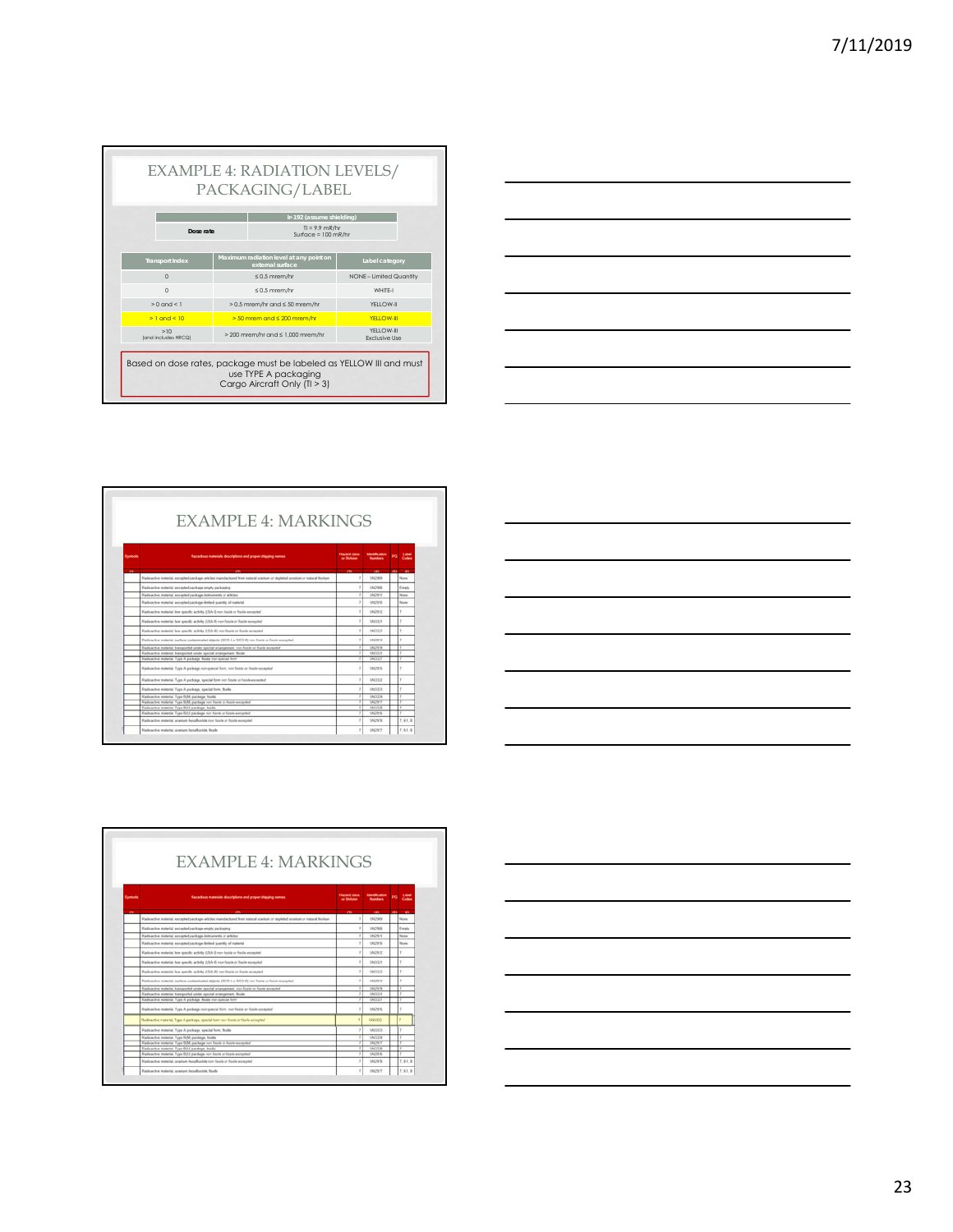| Isotope                                       |                             | Ir-192 (HDR)                                           |  |
|-----------------------------------------------|-----------------------------|--------------------------------------------------------|--|
| Form                                          |                             | Sealed source                                          |  |
| Activity                                      | 370 GBq (10 Ci)             |                                                        |  |
| Curium-245                                    | 96<br>96                    | $0.01$ $(.00037$<br>$0.01$ $(.00037$<br>$0.01$ (.00037 |  |
| Curium-246                                    |                             |                                                        |  |
| Germanium-68                                  | 32                          | 10(.37)                                                |  |
| Iridium-192<br>Plutonium-238<br>Plutonium-239 | $\overline{77}$<br>94<br>94 | 10(.37)<br>$0.01$ $(.00037$<br>$0.01$ (.00037)         |  |







# EXAMPLE 4: MARKINGS • UN 3332 • RQ • Weight (due to shielding > 110 lb)

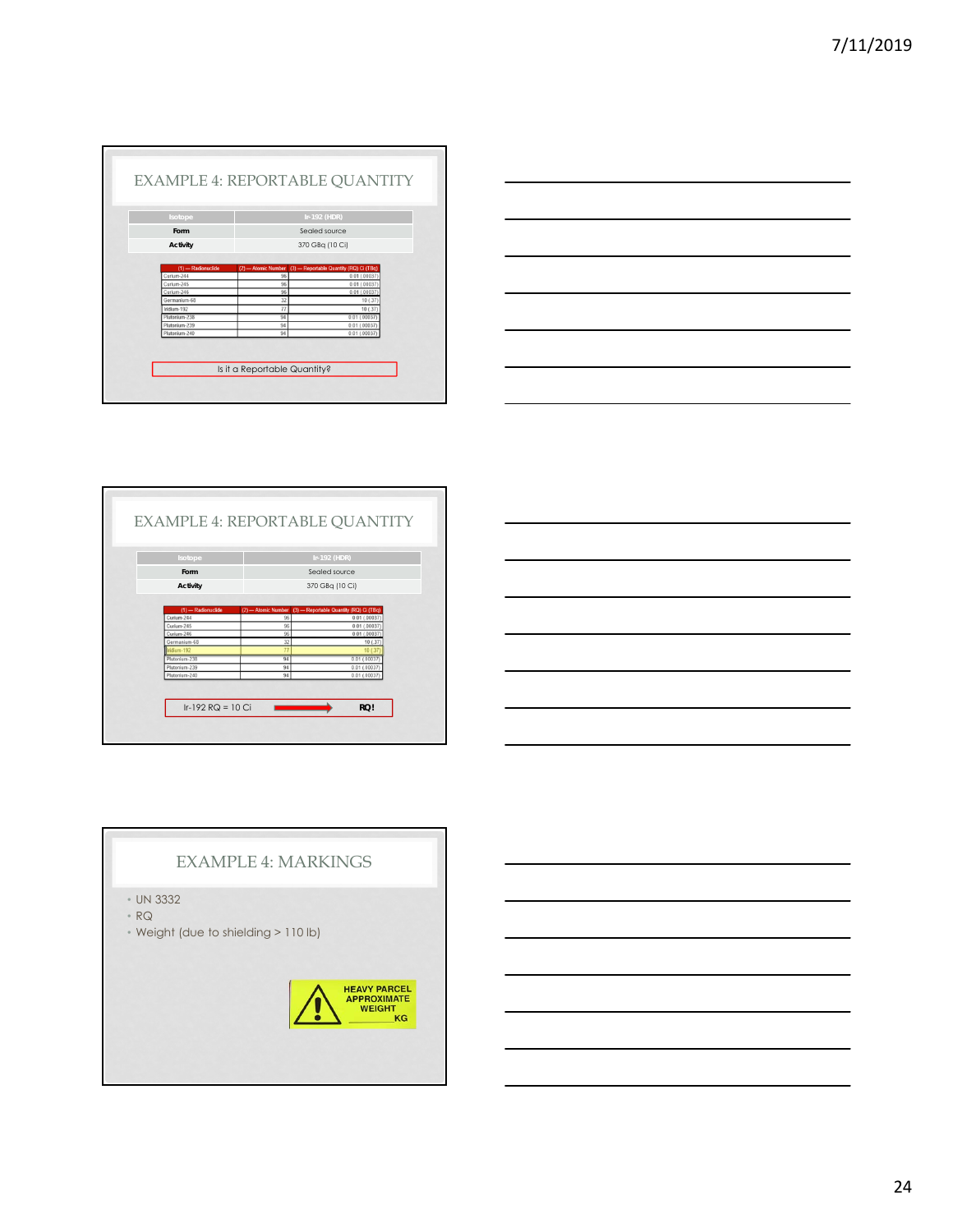| Isotope                | $Ir-192$                                          |
|------------------------|---------------------------------------------------|
| Activity               | Type A                                            |
| Package                | Type A                                            |
| Labels                 | Yellow III<br>Cargo Aircraft Only                 |
| Markings               | UN3332: RQ<br>HEAVY with weight<br>Type A package |
| <b>Shipping Papers</b> | Required<br>Emergency Response Information        |
|                        |                                                   |







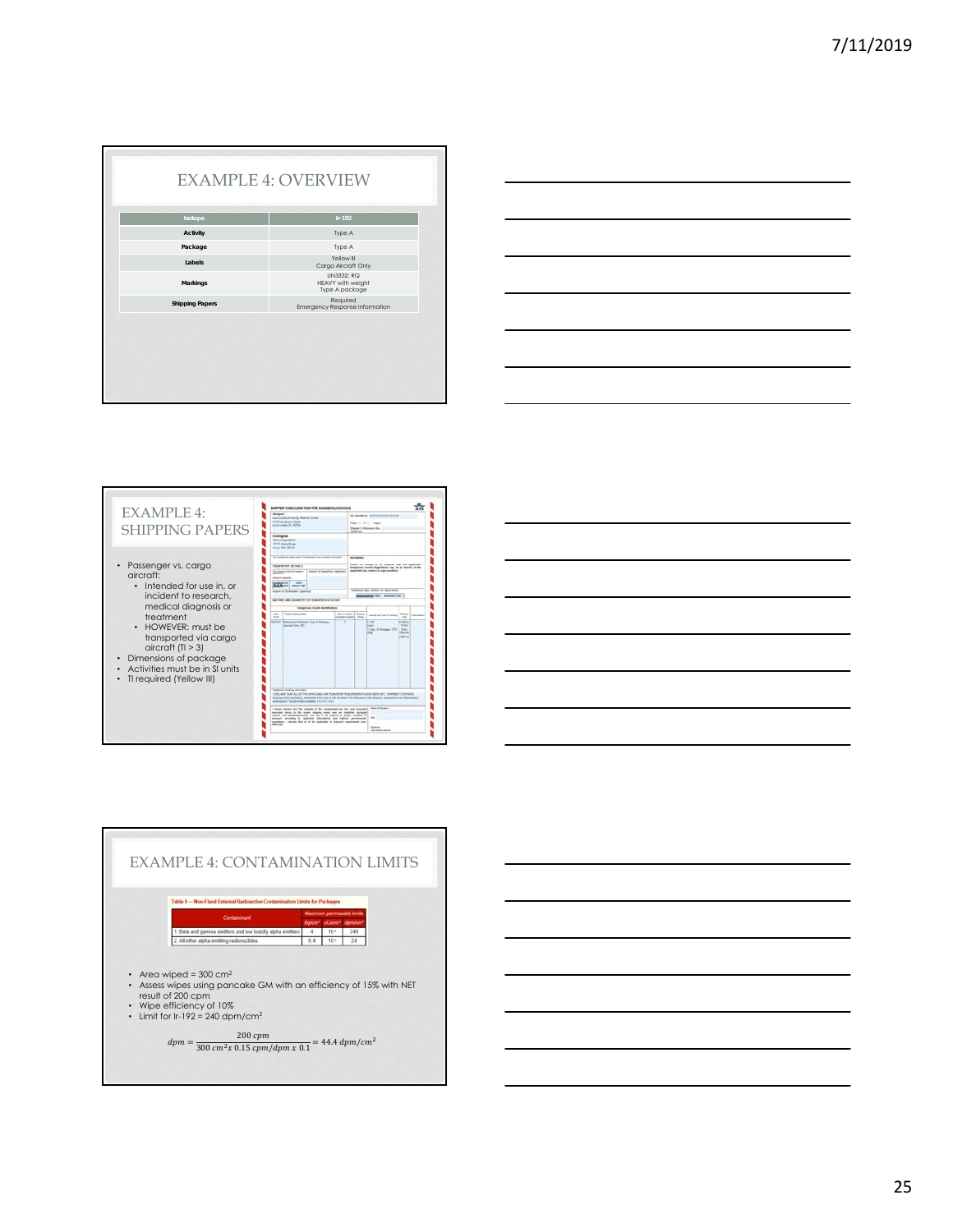





## LEARNING OBJECTIVES

- Review NRC and DOT regulations applicable to the following:
- Training and certification of personnel who package/ transport radioactive material
- Classification of radioactive material
- Special vs. Normal form
- Quantities
- Packaging of radioactive material
- Labeling and marking of radioactive material packages
- Transportation of radioactive material
- Radiation level limits and contamination control
- Receipt and opening of radioactive material packages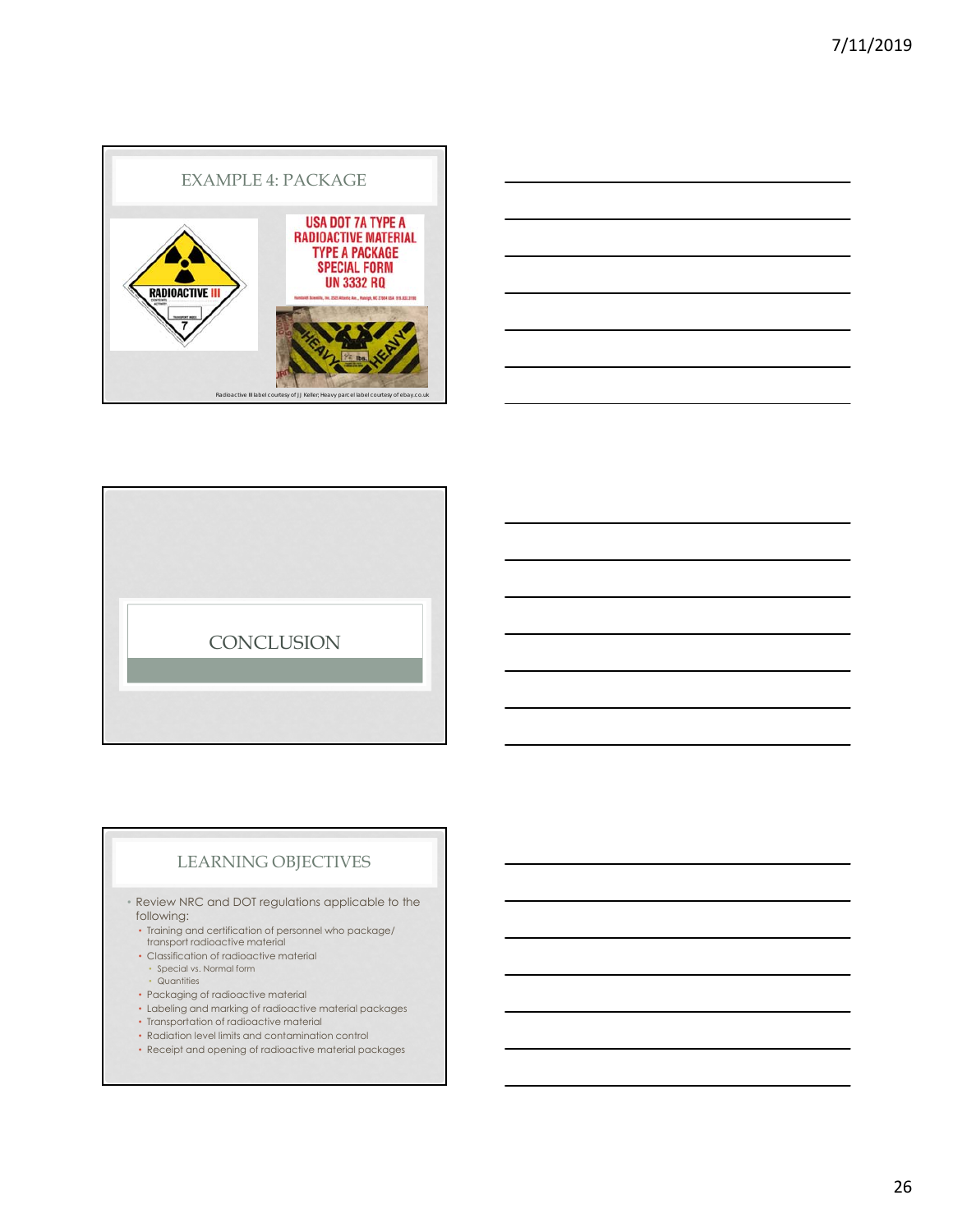## "WORDS OF WISDOM"

- FedEx is a common way to ship radioactive material packages (Excepted, Type A)
- Follow IATA
- Dangerous Goods Hotline for FedEx
- Packages may be returned for "no reason"
- Call and ask!
- Only need two copies of Dangerous Goods Declaration with red border (the rest can be copies)
- Keep up with the regulations

## AND MORE…

- If you have your own transportation program, consider various methods • e.g., LSA, SCO, LQ
- Check the regs!!!
- 
- Look for loopholes for packaging, surveys, physician exemptions, etc.

# FINALLY…

- Keep packages for items received (e.g., sealed sources) if they will be returned If returning source to vendor, they usually have packaging (Type A) available for purchase
- 
- 
- Double-check EVERYTHING!
- Make sure the emergency phone will be answered during the entire shipping period
- If you need to ship overseas, hire a shipper
- Fill-in Dangerous Goods Declaration forms available online (use one with columns!)
- Set up a training program and keep records
- Consult!